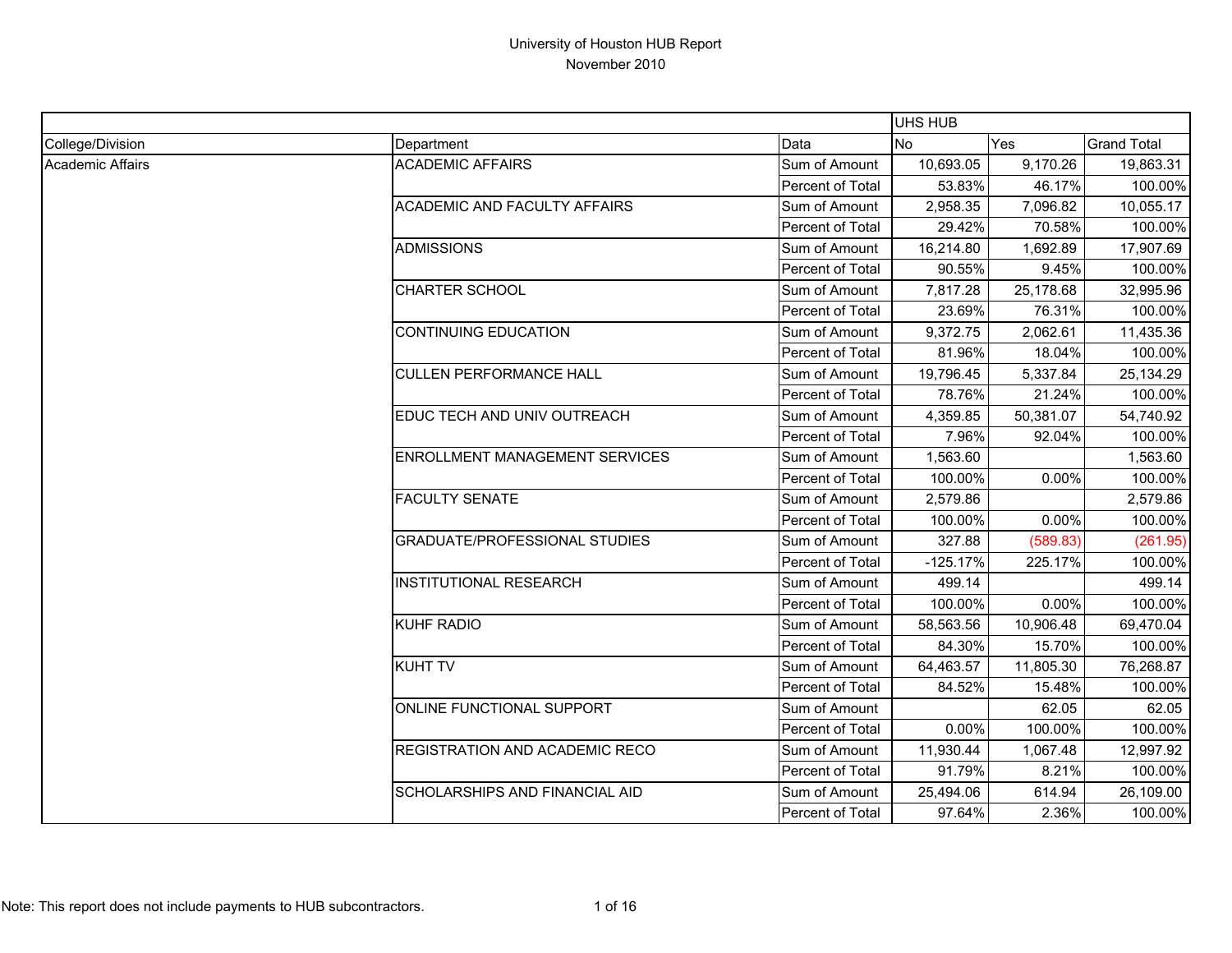|                                   |                                       |                         | <b>UHS HUB</b> |            |                    |
|-----------------------------------|---------------------------------------|-------------------------|----------------|------------|--------------------|
| College/Division                  | Department                            | Data                    | INo.           | Yes        | <b>Grand Total</b> |
| <b>Academic Affairs</b>           | UH OFF-CAMPUS SUPPORT                 | Sum of Amount           | 4,278.87       | 36,716.59  | 40,995.46          |
|                                   |                                       | <b>Percent of Total</b> | 10.44%         | 89.56%     | 100.00%            |
|                                   | UH WELCOME CENTER                     | Sum of Amount           | 27,155.97      | 1,462.38   | 28,618.35          |
|                                   |                                       | Percent of Total        | 94.89%         | 5.11%      | 100.00%            |
|                                   | UNDERGRADUATE SCHOLARS                | Sum of Amount           | 3,127.44       | 7,870.37   | 10,997.81          |
|                                   |                                       | Percent of Total        | 28.44%         | 71.56%     | 100.00%            |
|                                   | UNDERGRADUATE STUDIES                 | Sum of Amount           | 929.98         | 3,272.28   | 4,202.26           |
|                                   |                                       | Percent of Total        | 22.13%         | 77.87%     | 100.00%            |
| Academic Affairs Sum of Amount    |                                       |                         | 272,126.90     | 174,108.21 | 446,235.11         |
| Academic Affairs Percent of Total |                                       |                         | 60.98%         | 39.02%     | 100.00%            |
| Administration and Finance        | <b>ADMINISTRATION &amp; FINANCE</b>   | Sum of Amount           | 2,303.83       | 317.50     | 2,621.33           |
|                                   |                                       | Percent of Total        | 87.89%         | 12.11%     | 100.00%            |
|                                   | <b>AUXILIARY SERVICES OPERATIONS</b>  | Sum of Amount           | 10,684.02      | 748.60     | 11,432.62          |
|                                   |                                       | Percent of Total        | 93.45%         | 6.55%      | 100.00%            |
|                                   | <b>BUDGET</b>                         | Sum of Amount           | 256.26         | 249.43     | 505.69             |
|                                   |                                       | Percent of Total        | 50.68%         | 49.32%     | 100.00%            |
|                                   | <b>BUSINESS SERVICES OPERATIONS</b>   | Sum of Amount           | 3,798.84       | 3,517.23   | 7,316.07           |
|                                   |                                       | <b>Percent of Total</b> | 51.92%         | 48.08%     | 100.00%            |
|                                   | <b>ENTERPRISE SYSTEMS</b>             | Sum of Amount           | 243,544.44     | 216,361.01 | 459,905.45         |
|                                   |                                       | Percent of Total        | 52.96%         | 47.04%     | 100.00%            |
|                                   | <b>ENVIRONMENTAL HEALTH RISK MGMT</b> | Sum of Amount           | 7,709.62       | 213.56     | 7,923.18           |
|                                   |                                       | <b>Percent of Total</b> | 97.30%         | 2.70%      | 100.00%            |
|                                   | <b>FACILITIES &amp; PLANNING</b>      | Sum of Amount           | 4,225,503.91   | 363,124.01 | 4,588,627.92       |
|                                   |                                       | Percent of Total        | 92.09%         | 7.91%      | 100.00%            |
|                                   | <b>FACILITIES MAINTENANCE ADMIN</b>   | Sum of Amount           | 865.10         | 642.92     | 1,508.02           |
|                                   |                                       | Percent of Total        | 57.37%         | 42.63%     | 100.00%            |
|                                   | <b>FINANCE</b>                        | Sum of Amount           | 12,879.66      | 3,664.16   | 16,543.82          |
|                                   |                                       | Percent of Total        | 77.85%         | 22.15%     | 100.00%            |
|                                   | HIGH PERFORMANCE COMPUTING & NETWORKS | Sum of Amount           | 640.57         | 82.50      | 723.07             |
|                                   |                                       | Percent of Total        | 88.59%         | 11.41%     | 100.00%            |
|                                   | <b>HUMAN RESOURCES</b>                | Sum of Amount           | 3,014.91       | 3,804.94   | 6,819.85           |
|                                   |                                       | Percent of Total        | 44.21%         | 55.79%     | 100.00%            |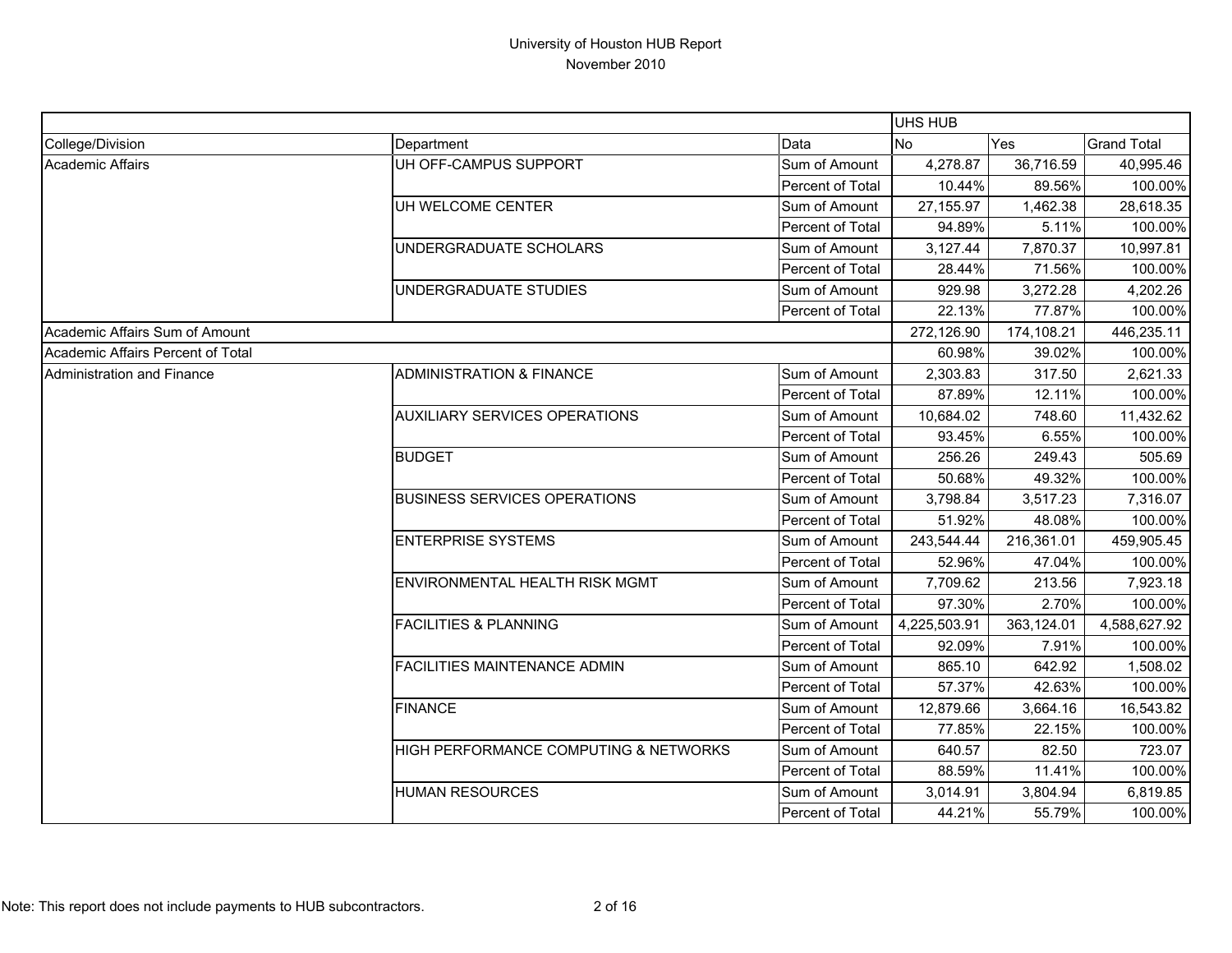|                            |                                        |                  | <b>UHS HUB</b> |            |                    |
|----------------------------|----------------------------------------|------------------|----------------|------------|--------------------|
| College/Division           | Department                             | Data             | <b>No</b>      | Yes        | <b>Grand Total</b> |
| Administration and Finance | <b>INST - BUDGET</b>                   | Sum of Amount    |                | 4,854.67   | 4,854.67           |
|                            |                                        | Percent of Total | 0.00%          | 100.00%    | 100.00%            |
|                            | <b>INST - BUSINESS SERVICES</b>        | Sum of Amount    | 545,452.21     |            | 545,452.21         |
|                            |                                        | Percent of Total | 100.00%        | 0.00%      | 100.00%            |
|                            | MINOR AND PLANNED PROJECTS             | Sum of Amount    | 4,290.00       |            | 4,290.00           |
|                            |                                        | Percent of Total | 100.00%        | 0.00%      | 100.00%            |
|                            | ONE CARD PROGRAM                       | Sum of Amount    | 7,091.03       | 1,022.92   | 8,113.95           |
|                            |                                        | Percent of Total | 87.39%         | 12.61%     | 100.00%            |
|                            | PARKING & TRANSPORTATION OPERATIONS    | Sum of Amount    | 301,207.45     | 339.55     | 301,547.00         |
|                            |                                        | Percent of Total | 99.89%         | 0.11%      | 100.00%            |
|                            | PHY PLANT-AUTOMOTIVE                   | Sum of Amount    | 18,946.15      | 753.40     | 19,699.55          |
|                            |                                        | Percent of Total | 96.18%         | 3.82%      | 100.00%            |
|                            | PHY PLANT-CENTRAL FACILITY SERVICES    | Sum of Amount    | 10,535.70      | 1,073.55   | 11,609.25          |
|                            |                                        | Percent of Total | 90.75%         | 9.25%      | 100.00%            |
|                            | PHY PLANT-CUSTODIAL SVCS               | Sum of Amount    | 782.77         | 21.61      | 804.38             |
|                            |                                        | Percent of Total | 97.31%         | 2.69%      | 100.00%            |
|                            | PHY PLANT-GROUNDS MAINT                | Sum of Amount    | 18,390.87      |            | 18,390.87          |
|                            |                                        | Percent of Total | 100.00%        | 0.00%      | 100.00%            |
|                            | PHY PLANT-SKILLED TRADES               | Sum of Amount    | 9,187.10       | 1,717.97   | 10,905.07          |
|                            |                                        | Percent of Total | 84.25%         | 15.75%     | 100.00%            |
|                            | PHY PLANT-SOLID WASTE                  | Sum of Amount    | 11,004.16      |            | 11,004.16          |
|                            |                                        | Percent of Total | 100.00%        | 0.00%      | 100.00%            |
|                            | PHY PLANT-UTILITY & TECHNICAL SERVICES | Sum of Amount    | 53,131.58      | 15,388.19  | 68,519.77          |
|                            |                                        | Percent of Total | 77.54%         | 22.46%     | 100.00%            |
|                            | PHYSICAL PLANT                         | Sum of Amount    | 57,879.41      | 140,776.00 | 198,655.41         |
|                            |                                        | Percent of Total | 29.14%         | 70.86%     | 100.00%            |
|                            | <b>POLICE</b>                          | Sum of Amount    | 7,446.64       | 42,406.94  | 49,853.58          |
|                            |                                        | Percent of Total | 14.94%         | 85.06%     | 100.00%            |
|                            | POSTAL SERVICES OPERATIONS             | Sum of Amount    | 7,412.78       | 1,341.27   | 8,754.05           |
|                            |                                        | Percent of Total | 84.68%         | 15.32%     | 100.00%            |
|                            | PRINTING OPERATIONS                    | Sum of Amount    | 18,122.15      | 4,033.34   | 22,155.49          |
|                            |                                        | Percent of Total | 81.80%         | 18.20%     | 100.00%            |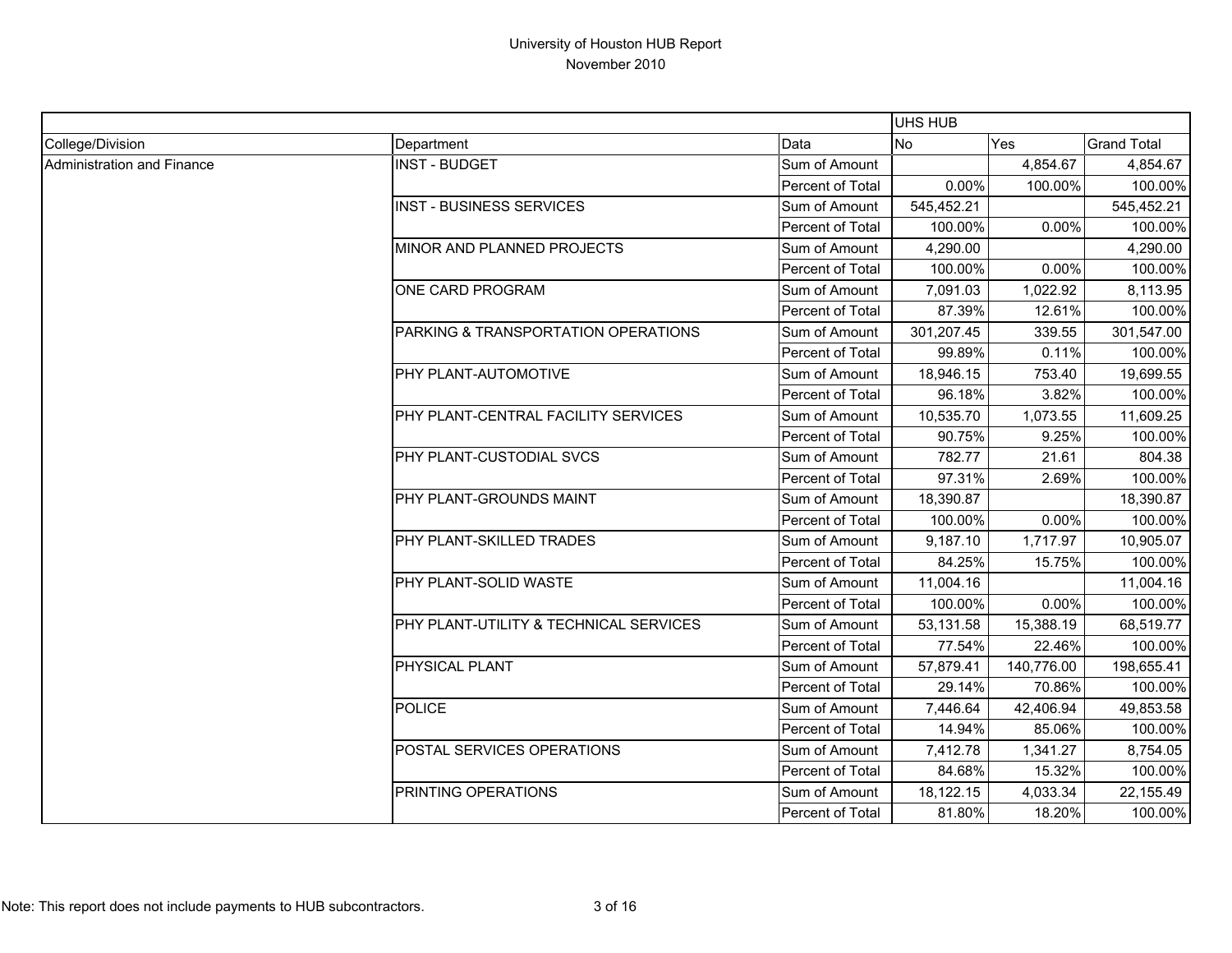|                                             |                                          |                  | <b>UHS HUB</b> |              |                    |
|---------------------------------------------|------------------------------------------|------------------|----------------|--------------|--------------------|
| College/Division                            | Department                               | Data             | <b>No</b>      | Yes          | <b>Grand Total</b> |
| Administration and Finance                  | STUDENT FINANCIAL SERVICES               | Sum of Amount    | 12,492.42      | 470.22       | 12,962.64          |
|                                             |                                          | Percent of Total | 96.37%         | 3.63%        | 100.00%            |
|                                             | <b>TECHNOLOGY SERVICES &amp; SUPPORT</b> | Sum of Amount    | 172,051.58     | 83,032.07    | 255,083.65         |
|                                             |                                          | Percent of Total | 67.45%         | 32.55%       | 100.00%            |
|                                             | <b>UIT SECURITY</b>                      | Sum of Amount    |                | 885.07       | 885.07             |
|                                             |                                          | Percent of Total | 0.00%          | 100.00%      | 100.00%            |
|                                             | UNIV PROPERTY SERVICES OPERATIONS        | Sum of Amount    | 211,907.00     |              | 211,907.00         |
|                                             |                                          | Percent of Total | 100.00%        | 0.00%        | 100.00%            |
|                                             | UNIVERSITY INFORMATION TECHNOLOGY        | Sum of Amount    | 5,584.56       | 1,932.10     | 7,516.66           |
|                                             |                                          | Percent of Total | 74.30%         | 25.70%       | 100.00%            |
| Administration and Finance Sum of Amount    |                                          | 5,984,116.72     | 892,774.73     | 6,876,891.45 |                    |
| Administration and Finance Percent of Total |                                          |                  | 87.02%         | 12.98%       | 100.00%            |
| Architecture                                | <b>DEAN, ARCHITECTURE</b>                | Sum of Amount    | 37,313.10      | 2,696.02     | 40,009.12          |
|                                             |                                          | Percent of Total | 93.26%         | 6.74%        | 100.00%            |
| Architecture Sum of Amount                  |                                          |                  | 37,313.10      | 2,696.02     | 40,009.12          |
| Architecture Percent of Total               |                                          |                  | 93.26%         | 6.74%        | 100.00%            |
| <b>Athletics</b>                            | <b>INTERCOLLEGIATE ATHLETICS</b>         | Sum of Amount    | 382,445.87     | 98,435.23    | 480,881.10         |
|                                             |                                          | Percent of Total | 79.53%         | 20.47%       | 100.00%            |
| Athletics Sum of Amount                     |                                          |                  | 382,445.87     | 98,435.23    | 480,881.10         |
| <b>Athletics Percent of Total</b>           |                                          |                  | 79.53%         | 20.47%       | 100.00%            |
| <b>Business Administration</b>              | <b>ACCOUNTANCY AND TAXATION</b>          | Sum of Amount    | 2,881.78       | 1,325.89     | 4,207.67           |
|                                             |                                          | Percent of Total | 68.49%         | 31.51%       | 100.00%            |
|                                             | ACCOUNTING CERTIFICATE PROGRAM           | Sum of Amount    | 4,479.92       | 343.85       | 4,823.77           |
|                                             |                                          | Percent of Total | 92.87%         | 7.13%        | 100.00%            |
|                                             | <b>BAUER CAREER SERVICES CTR</b>         | Sum of Amount    | 6,041.37       | 1,425.16     | 7,466.53           |
|                                             |                                          | Percent of Total | 80.91%         | 19.09%       | 100.00%            |
|                                             | <b>BAUER COMMUNICATIONS</b>              | Sum of Amount    | 9,244.71       | 428.33       | 9,673.04           |
|                                             |                                          | Percent of Total | 95.57%         | 4.43%        | 100.00%            |
|                                             | BAUER DIVISION OF TECHNOLOGY             | Sum of Amount    | 4,740.26       | 5,180.38     | 9,920.64           |
|                                             |                                          | Percent of Total | 47.78%         | 52.22%       | 100.00%            |
|                                             | DEAN'S OFFICE, BAUER COLLEGE             | Sum of Amount    | 63,114.08      | 3,788.85     | 66,902.93          |
|                                             |                                          | Percent of Total | 94.34%         | 5.66%        | 100.00%            |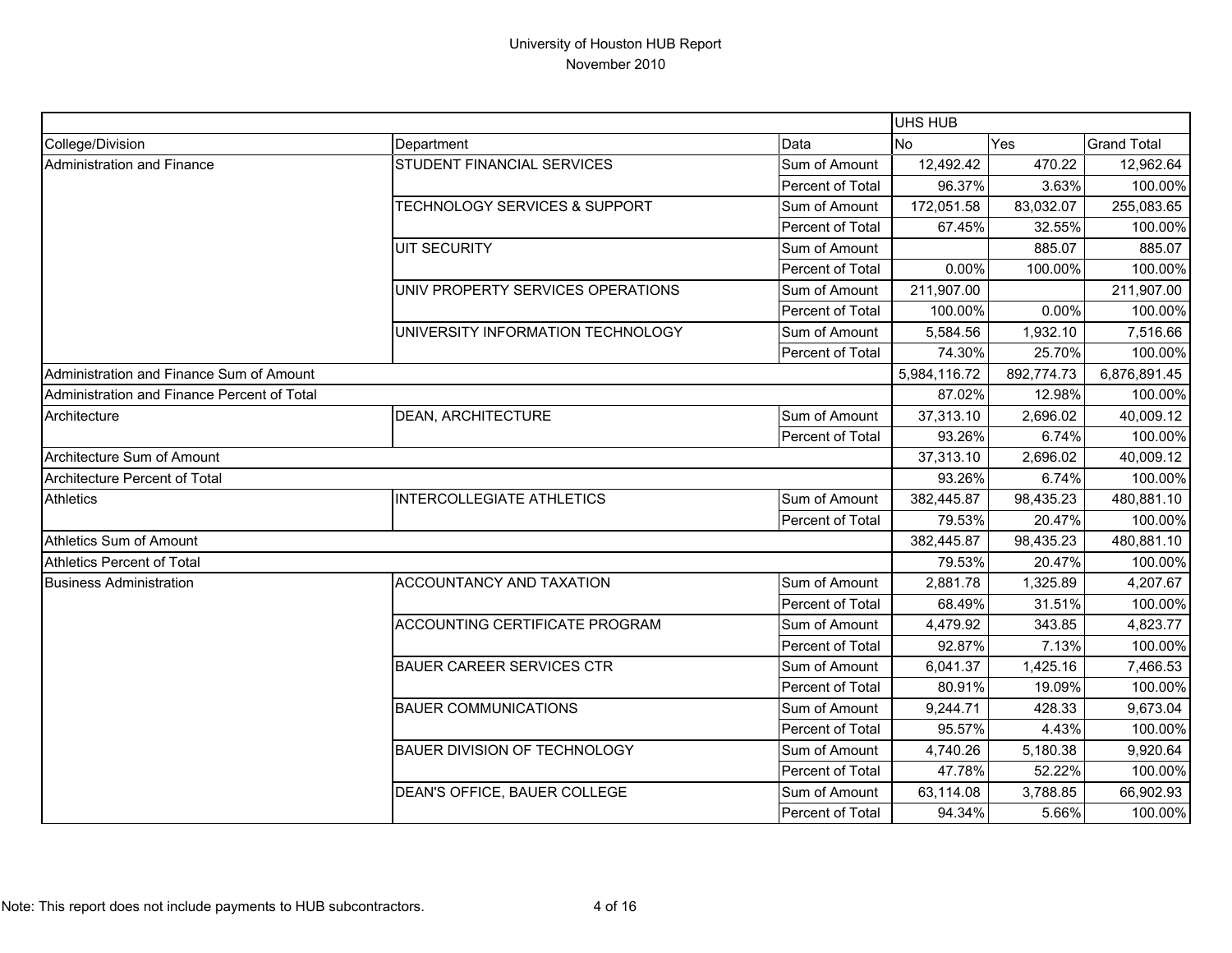|                                                 |                                       |                  | <b>UHS HUB</b> |           |                    |
|-------------------------------------------------|---------------------------------------|------------------|----------------|-----------|--------------------|
| College/Division                                | Department                            | Data             | <b>No</b>      | Yes       | <b>Grand Total</b> |
| <b>Business Administration</b>                  | <b>DECISION AND INFORMATION SCIEN</b> | Sum of Amount    | 1,837.07       | 692.10    | 2,529.17           |
|                                                 |                                       | Percent of Total | 72.64%         | 27.36%    | 100.00%            |
|                                                 | <b>EXECUTIVE DEGREE PROGRAMS</b>      | Sum of Amount    | 16,261.10      | 12,309.10 | 28,570.20          |
|                                                 |                                       | Percent of Total | 56.92%         | 43.08%    | 100.00%            |
|                                                 | FINANCE-BAUER COLLEGE                 | Sum of Amount    | 1,387.35       | 700.74    | 2,088.09           |
|                                                 |                                       | Percent of Total | 66.44%         | 33.56%    | 100.00%            |
|                                                 | <b>GLOBAL ENERGY MGMT INST</b>        | Sum of Amount    | 67.85          |           | 67.85              |
|                                                 |                                       | Percent of Total | 100.00%        | 0.00%     | 100.00%            |
|                                                 | MANAGEMENT-BAUER COLLEGE              | Sum of Amount    | 1,520.36       | 1,694.56  | 3,214.92           |
|                                                 |                                       | Percent of Total | 47.29%         | 52.71%    | 100.00%            |
|                                                 | MARKETING-BAUER COLLEGE               | Sum of Amount    | 559.96         | 645.81    | 1,205.77           |
|                                                 |                                       | Percent of Total | 46.44%         | 53.56%    | 100.00%            |
|                                                 | <b>MBA STUDENT SERVICES CENTER</b>    | Sum of Amount    | 1,984.46       | 3,170.77  | 5,155.23           |
|                                                 |                                       | Percent of Total | 38.49%         | 61.51%    | 100.00%            |
|                                                 | SALES EXCELLENCE INSTITUTE            | Sum of Amount    | 6,136.97       | 536.55    | 6,673.52           |
|                                                 |                                       | Percent of Total | 91.96%         | 8.04%     | 100.00%            |
|                                                 | <b>SMALL BUSINESS DEV CENTER</b>      | Sum of Amount    | 103,932.78     | 20,282.48 | 124,215.26         |
|                                                 |                                       | Percent of Total | 83.67%         | 16.33%    | 100.00%            |
|                                                 | UNDERGRAD BUSINESS PROG               | Sum of Amount    | 3,672.30       | 379.26    | 4,051.56           |
|                                                 |                                       | Percent of Total | 90.64%         | 9.36%     | 100.00%            |
|                                                 | WOLFF CTR FOR ENTREPRENEURSHIP        | Sum of Amount    | 6,125.51       |           | 6,125.51           |
|                                                 |                                       | Percent of Total | 100.00%        | 0.00%     | 100.00%            |
| Business Administration Sum of Amount           |                                       |                  | 233,987.83     | 52,903.83 | 286,891.66         |
| <b>Business Administration Percent of Total</b> |                                       |                  | 81.56%         | 18.44%    | 100.00%            |
| <b>Chancellor/President</b>                     | AFFIRMATIVE ACTION                    | Sum of Amount    | 238.83         |           | 238.83             |
|                                                 |                                       | Percent of Total | 100.00%        | 0.00%     | 100.00%            |
|                                                 | PRESIDENT                             | Sum of Amount    | 4,221.53       | 2,207.66  | 6,429.19           |
|                                                 |                                       | Percent of Total | 65.66%         | 34.34%    | 100.00%            |
|                                                 | <b>STAFF COUNCIL</b>                  | Sum of Amount    | 51.85          |           | 51.85              |
|                                                 |                                       | Percent of Total | 100.00%        | 0.00%     | 100.00%            |
| Chancellor/President Sum of Amount              |                                       |                  | 4,512.21       | 2,207.66  | 6,719.87           |
| <b>Chancellor/President Percent of Total</b>    |                                       |                  | 67.15%         | 32.85%    | 100.00%            |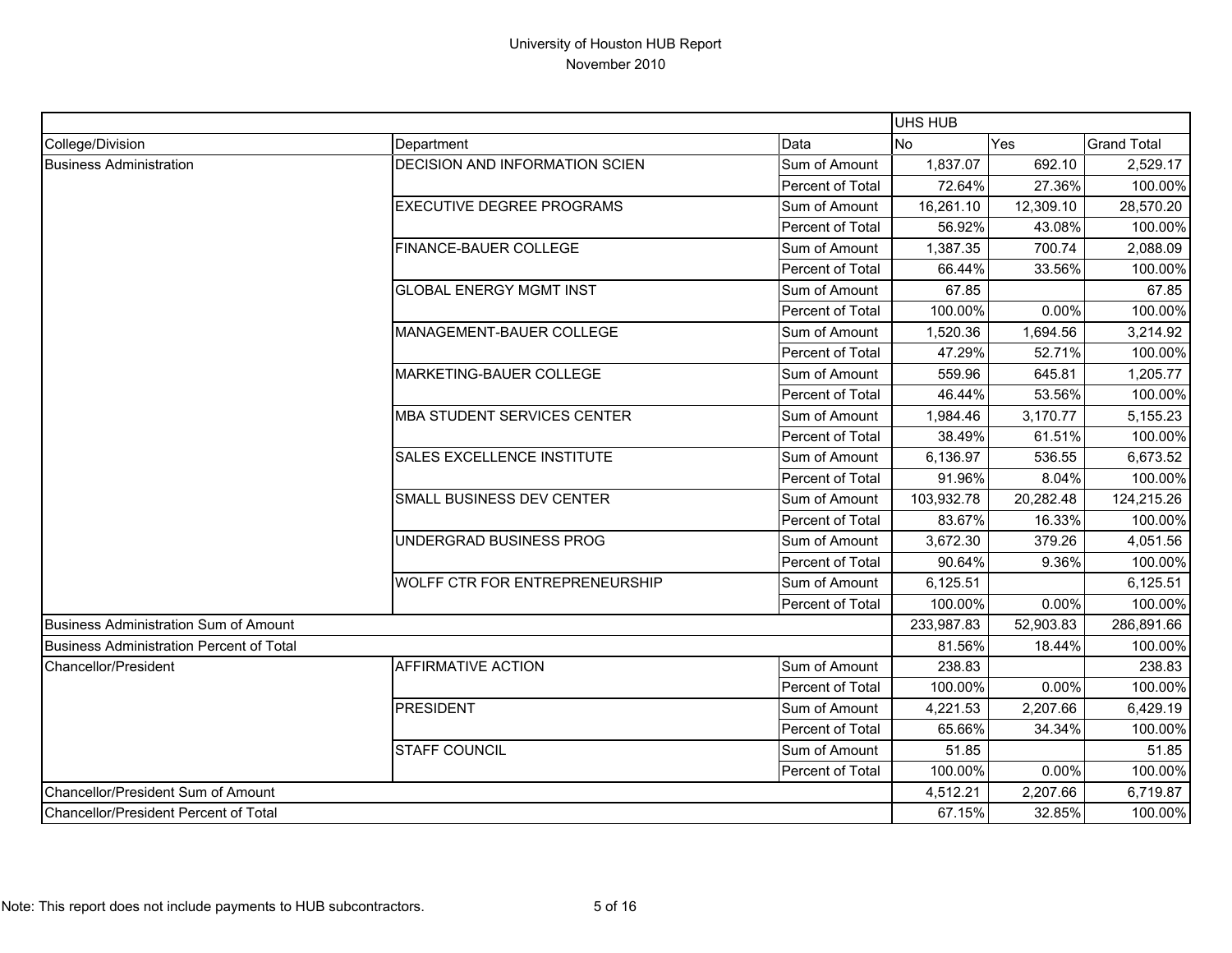|                                   |                                          |                         | UHS HUB    |           |                    |
|-----------------------------------|------------------------------------------|-------------------------|------------|-----------|--------------------|
| College/Division                  | Department                               | Data                    | <b>No</b>  | Yes       | <b>Grand Total</b> |
| Education                         | <b>ASIAN AMERICAN STUDIES</b>            | Sum of Amount           | 897.18     | (165.00)  | 732.18             |
|                                   |                                          | Percent of Total        | 122.54%    | $-22.54%$ | 100.00%            |
|                                   | CENTER FOR INFO TECH IN EDUCATION        | Sum of Amount           | 4,769.77   | 5,279.75  | 10,049.52          |
|                                   |                                          | Percent of Total        | 47.46%     | 52.54%    | 100.00%            |
|                                   | CONSISTENCY MGMT & COOP DISCIP           | Sum of Amount           | 21,405.61  | 242.98    | 21,648.59          |
|                                   |                                          | Percent of Total        | 98.88%     | 1.12%     | 100.00%            |
|                                   | <b>CURRICULUM AND INSTRUCTION</b>        | Sum of Amount           | 6,160.43   | 4,719.27  | 10,879.70          |
|                                   |                                          | <b>Percent of Total</b> | 56.62%     | 43.38%    | 100.00%            |
|                                   | <b>DEAN, EDUCATION</b>                   | Sum of Amount           | 19,813.09  | 2,293.43  | 22,106.52          |
|                                   |                                          | Percent of Total        | 89.63%     | 10.37%    | 100.00%            |
|                                   | <b>EDUC EFFECTIVENESS &amp; OUTREACH</b> | Sum of Amount           | 120.00     | 148.95    | 268.95             |
|                                   |                                          | Percent of Total        | 44.62%     | 55.38%    | 100.00%            |
|                                   | EDUCATIONAL PSYCHOLOGY                   | Sum of Amount           | 8,678.85   | 4,339.69  | 13,018.54          |
|                                   |                                          | Percent of Total        | 66.67%     | 33.33%    | 100.00%            |
|                                   | <b>INSTITUTE FOR URBAN EDUCATION</b>     | Sum of Amount           | 225.17     | 270.68    | 495.85             |
|                                   |                                          | Percent of Total        | 45.41%     | 54.59%    | 100.00%            |
| <b>Education Sum of Amount</b>    |                                          |                         | 62,070.10  | 17,129.75 | 79,199.85          |
| <b>Education Percent of Total</b> |                                          |                         | 78.37%     | 21.63%    | 100.00%            |
| Engineering                       | <b>BIOMEDICAL ENGINEERING</b>            | Sum of Amount           | 879.80     |           | 879.80             |
|                                   |                                          | Percent of Total        | 100.00%    | 0.00%     | 100.00%            |
|                                   | <b>CHEMICAL ENGINEERING</b>              | Sum of Amount           | 102,612.65 | 6,375.59  | 108,988.24         |
|                                   |                                          | Percent of Total        | 94.15%     | 5.85%     | 100.00%            |
|                                   | <b>CIVIL ENGINEERING</b>                 | Sum of Amount           | 14,999.88  | 1,090.29  | 16,090.17          |
|                                   |                                          | Percent of Total        | 93.22%     | 6.78%     | 100.00%            |
|                                   | CTR FOR INNOVATIVE GROUTING              | Sum of Amount           | 2,035.63   |           | 2,035.63           |
|                                   |                                          | Percent of Total        | 100.00%    | 0.00%     | 100.00%            |
|                                   | <b>DEAN, ENGINEERING</b>                 | Sum of Amount           | 93,177.10  | 4,172.54  | 97,349.64          |
|                                   |                                          | Percent of Total        | 95.71%     | 4.29%     | 100.00%            |
|                                   | <b>ELECTRICAL ENGINEERING</b>            | Sum of Amount           | 31,064.22  | 2,485.72  | 33,549.94          |
|                                   |                                          | Percent of Total        | 92.59%     | 7.41%     | 100.00%            |
|                                   | <b>ENGINEERING SERVICES</b>              | Sum of Amount           | 48.98      | 271.56    | 320.54             |
|                                   |                                          | Percent of Total        | 15.28%     | 84.72%    | 100.00%            |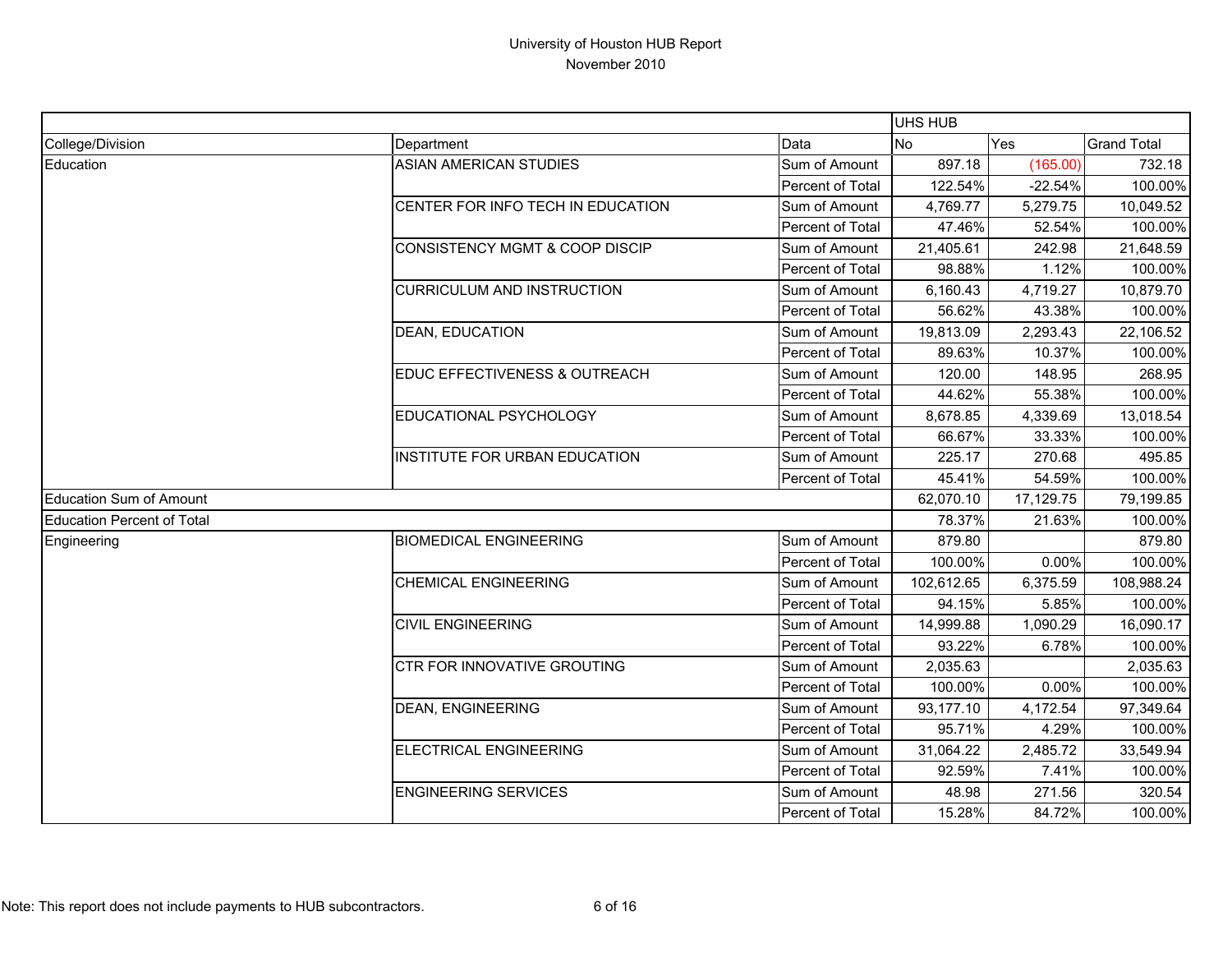|                                 |                                            |                  | <b>UHS HUB</b> |           |                    |
|---------------------------------|--------------------------------------------|------------------|----------------|-----------|--------------------|
| College/Division                | Department                                 | Data             | <b>No</b>      | Yes       | <b>Grand Total</b> |
| Engineering                     | <b>INDUSTRIAL ENGINEERING</b>              | Sum of Amount    | 3,374.21       | 1,020.03  | 4,394.24           |
|                                 |                                            | Percent of Total | 76.79%         | 23.21%    | 100.00%            |
|                                 | <b>INTEGRATED BIO &amp; NANO SYSTEM</b>    | Sum of Amount    | 175.39         |           | 175.39             |
|                                 |                                            | Percent of Total | 100.00%        | 0.00%     | 100.00%            |
|                                 | MECHANICAL ENGINEERING                     | Sum of Amount    | 16,800.87      | 4,117.37  | 20,918.24          |
|                                 |                                            | Percent of Total | 80.32%         | 19.68%    | 100.00%            |
|                                 | NATL CTR FOR AIRBORNE LASER MAPPING        | Sum of Amount    | 61,029.64      |           | 61,029.64          |
|                                 |                                            | Percent of Total | 100.00%        | $0.00\%$  | 100.00%            |
|                                 | <b>WIND ENERGY CENTER</b>                  | Sum of Amount    | 261.41         |           | 261.41             |
|                                 |                                            | Percent of Total | 100.00%        | 0.00%     | 100.00%            |
| Engineering Sum of Amount       |                                            |                  | 326,459.78     | 19,533.10 | 345,992.88         |
| Engineering Percent of Total    |                                            |                  | 94.35%         | 5.65%     | 100.00%            |
| Graduate College of Social Work | ADMISSIONS-GCSW                            | Sum of Amount    | 593.49         | 269.24    | 862.73             |
|                                 |                                            | Percent of Total | 68.79%         | 31.21%    | 100.00%            |
|                                 | <b>AMERICAN HUMANICS</b>                   | Sum of Amount    | 50.00          | 180.00    | 230.00             |
|                                 |                                            | Percent of Total | 21.74%         | 78.26%    | 100.00%            |
|                                 | CHILD & FAMILY CTR FOR INNOVATIVE RESEARCH | Sum of Amount    | 1,754.73       | 66.42     | 1,821.15           |
|                                 |                                            | Percent of Total | 96.35%         | 3.65%     | 100.00%            |
|                                 | <b>CTR DRUG &amp; SOCIAL POLICY RESRC</b>  | Sum of Amount    | 3,526.26       | 742.33    | 4,268.59           |
|                                 |                                            | Percent of Total | 82.61%         | 17.39%    | 100.00%            |
|                                 | DEAN, SOCIAL WORK                          | Sum of Amount    | 5,687.56       | 2,403.57  | 8,091.13           |
|                                 |                                            | Percent of Total | 70.29%         | 29.71%    | 100.00%            |
|                                 | <b>FIELD OFFICE</b>                        | Sum of Amount    | 211.85         | 204.93    | 416.78             |
|                                 |                                            | Percent of Total | 50.83%         | 49.17%    | 100.00%            |
|                                 | <b>GCSW INFORMATION TECHNOLOGY</b>         | Sum of Amount    | 961.00         |           | 961.00             |
|                                 |                                            | Percent of Total | 100.00%        | 0.00%     | 100.00%            |
|                                 | <b>GULEN INSTITUTE</b>                     | Sum of Amount    | 514.56         |           | 514.56             |
|                                 |                                            | Percent of Total | 100.00%        | 0.00%     | 100.00%            |
|                                 | OFFICE OF COMMUNITY PROJECTS               | Sum of Amount    |                | 130.00    | 130.00             |
|                                 |                                            | Percent of Total | 0.00%          | 100.00%   | 100.00%            |
|                                 | <b>PHD PROGRAM</b>                         | Sum of Amount    |                | 23.46     | 23.46              |
|                                 |                                            | Percent of Total | 0.00%          | 100.00%   | 100.00%            |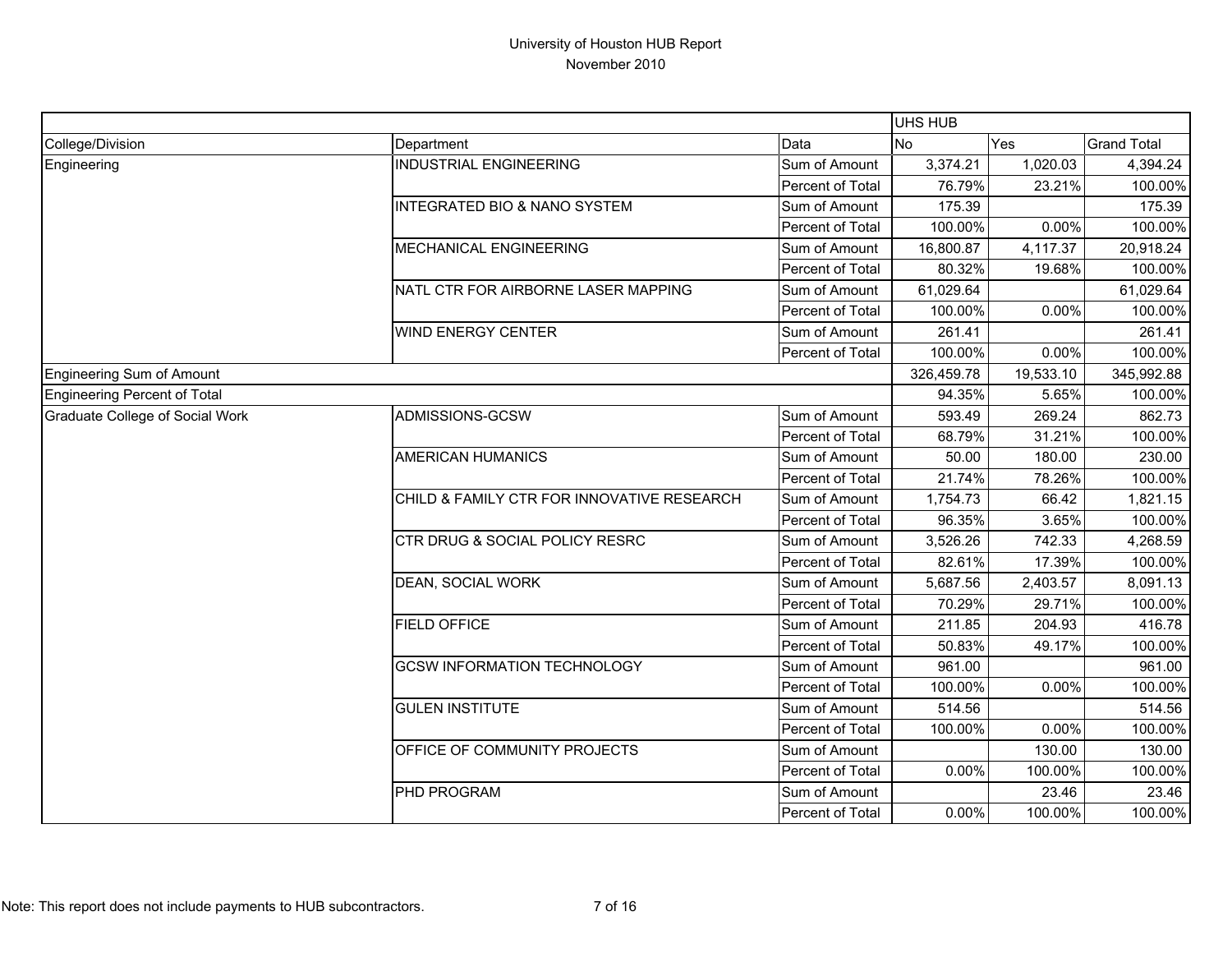|                                                  |                                 |                  | UHS HUB    |           |                    |
|--------------------------------------------------|---------------------------------|------------------|------------|-----------|--------------------|
| College/Division                                 | Department                      | Data             | <b>No</b>  | Yes       | <b>Grand Total</b> |
| Graduate College of Social Work Sum of Amount    |                                 |                  | 13,299.45  | 4,019.95  | 17,319.40          |
| Graduate College of Social Work Percent of Total |                                 |                  | 76.79%     | 23.21%    | 100.00%            |
| <b>Honors College</b>                            | <b>DEAN, HONORS COLLEGE</b>     | Sum of Amount    | 12,761.34  | 1,539.45  | 14,300.79          |
|                                                  |                                 | Percent of Total | 89.24%     | 10.76%    | 100.00%            |
| Honors College Sum of Amount                     |                                 |                  | 12,761.34  | 1,539.45  | 14,300.79          |
| Honors College Percent of Total                  |                                 |                  | 89.24%     | 10.76%    | 100.00%            |
| Hotel and Restaurant Management                  | DEAN, HOTEL & RESTAURANT MANAG  | Sum of Amount    | 27,878.52  | 270.66    | 28,149.18          |
|                                                  |                                 | Percent of Total | 99.04%     | 0.96%     | 100.00%            |
|                                                  | HOTEL AND RESTAURANT MANAGEMENT | Sum of Amount    | 74,374.55  | 19,371.92 | 93,746.47          |
|                                                  |                                 | Percent of Total | 79.34%     | 20.66%    | 100.00%            |
| Hotel and Restaurant Management Sum of Amount    |                                 |                  | 102,253.07 | 19,642.58 | 121,895.65         |
| Hotel and Restaurant Management Percent of Total |                                 |                  | 83.89%     | 16.11%    | 100.00%            |
| Law Center                                       | A A WHITE INSTITUTE             | Sum of Amount    |            | 131.98    | 131.98             |
|                                                  |                                 | Percent of Total | 0.00%      | 100.00%   | 100.00%            |
|                                                  | ASSOCIATE DEAN, LAW             | Sum of Amount    | 99.41      | 351.49    | 450.90             |
|                                                  |                                 | Percent of Total | 22.05%     | 77.95%    | 100.00%            |
|                                                  | <b>BLAKELEY INSTITUTE</b>       | Sum of Amount    | 3,855.68   | 55.30     | 3,910.98           |
|                                                  |                                 | Percent of Total | 98.59%     | 1.41%     | 100.00%            |
|                                                  | <b>BUSINESS SERVICES, LAW</b>   | Sum of Amount    | 262.00     | 7,901.12  | 8,163.12           |
|                                                  |                                 | Percent of Total | 3.21%      | 96.79%    | 100.00%            |
|                                                  | CAREER SERVICES, LAW            | Sum of Amount    | 4,834.01   | 1,395.24  | 6,229.25           |
|                                                  |                                 | Percent of Total | 77.60%     | 22.40%    | 100.00%            |
|                                                  | DEAN, LAW                       | Sum of Amount    | 1,455.87   | 1,535.22  | 2,991.09           |
|                                                  |                                 | Percent of Total | 48.67%     | 51.33%    | 100.00%            |
|                                                  | <b>EXTERNAL AFFAIRS, LAW</b>    | Sum of Amount    | 465.00     | 578.55    | 1,043.55           |
|                                                  |                                 | Percent of Total | 44.56%     | 55.44%    | 100.00%            |
|                                                  | <b>FACILITIES, LAW</b>          | Sum of Amount    | 7,930.17   | 1,901.51  | 9,831.68           |
|                                                  |                                 | Percent of Total | 80.66%     | 19.34%    | 100.00%            |
|                                                  | <b>FACULTY SUPPORT LAW</b>      | Sum of Amount    | 624.03     | 1,208.98  | 1,833.01           |
|                                                  |                                 | Percent of Total | 34.04%     | 65.96%    | 100.00%            |
|                                                  | HEALTH LAW & POLICY INSTITUTE   | Sum of Amount    | 13.86      | 1,019.93  | 1,033.79           |
|                                                  |                                 | Percent of Total | 1.34%      | 98.66%    | 100.00%            |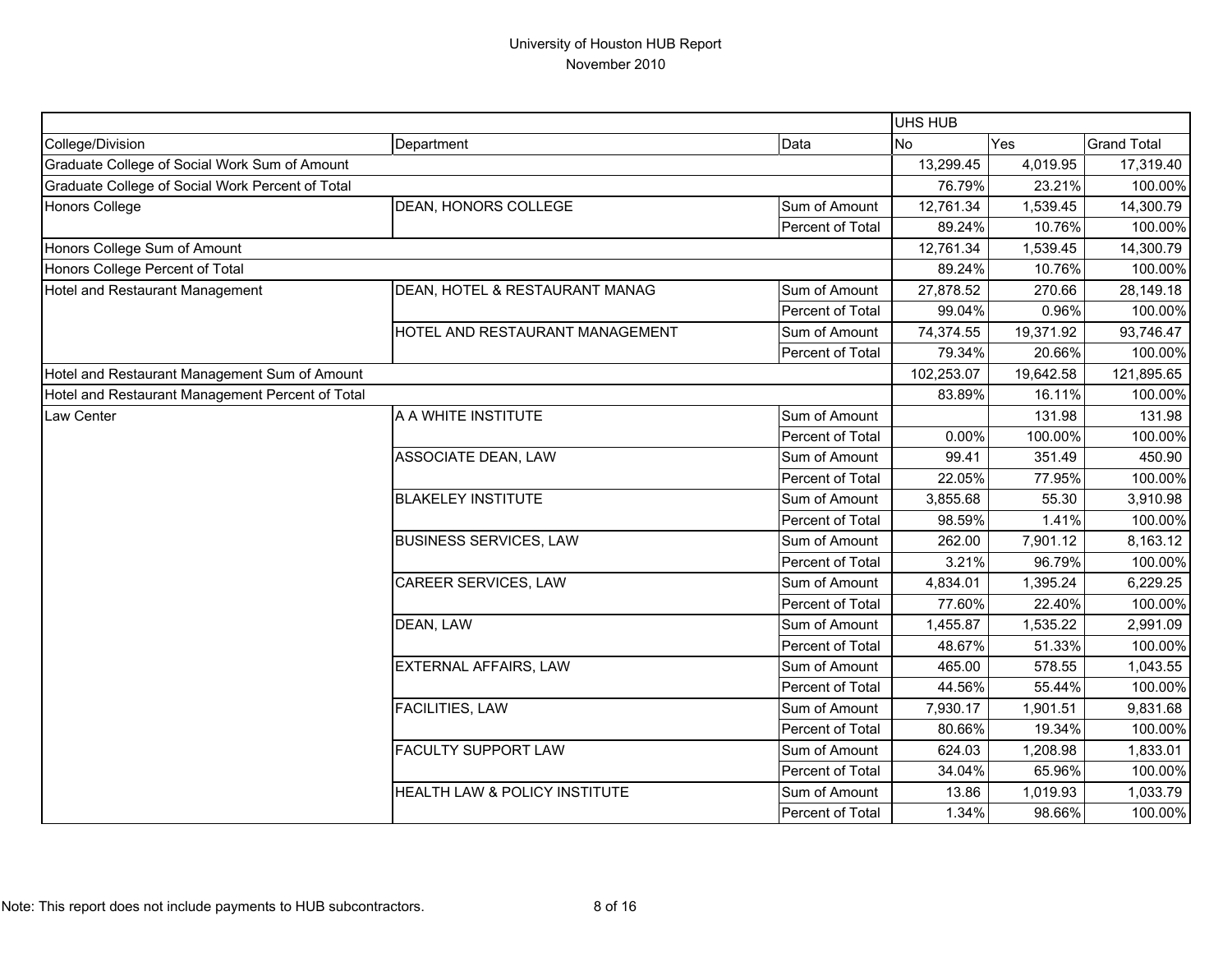|                                  |                               |                         | <b>UHS HUB</b> |           |                    |
|----------------------------------|-------------------------------|-------------------------|----------------|-----------|--------------------|
| College/Division                 | Department                    | Data                    | INo.           | Yes       | <b>Grand Total</b> |
| Law Center                       | <b>IHELG</b>                  | Sum of Amount           | 190.00         |           | 190.00             |
|                                  |                               | Percent of Total        | 100.00%        | 0.00%     | 100.00%            |
|                                  | <b>LAW</b>                    | Sum of Amount           | 166.18         |           | 166.18             |
|                                  |                               | <b>Percent of Total</b> | 100.00%        | 0.00%     | 100.00%            |
|                                  | LAW INFORMATION TECHNOLOGY    | Sum of Amount           | 1,171.64       | 668.89    | 1,840.53           |
|                                  |                               | Percent of Total        | 63.66%         | 36.34%    | 100.00%            |
|                                  | <b>LAW LIBRARY</b>            | Sum of Amount           | 18,797.65      | 160.00    | 18,957.65          |
|                                  |                               | Percent of Total        | 99.16%         | 0.84%     | 100.00%            |
|                                  | LEGAL AID CLINIC, LAW         | Sum of Amount           | 357.90         | 490.78    | 848.68             |
|                                  |                               | Percent of Total        | 42.17%         | 57.83%    | 100.00%            |
|                                  | LEGAL RESEARCH & WRITING, LAW | Sum of Amount           | 5,454.12       | 291.88    | 5,746.00           |
|                                  |                               | Percent of Total        | 94.92%         | 5.08%     | 100.00%            |
|                                  | PUBLIC RELS & MARKETING, LAW  | Sum of Amount           | 300.00         |           | 300.00             |
|                                  |                               | Percent of Total        | 100.00%        | 0.00%     | 100.00%            |
|                                  | STUDENT ORGANIZATION, LAW     | Sum of Amount           | 16.20          |           | 16.20              |
|                                  |                               | Percent of Total        | 100.00%        | 0.00%     | 100.00%            |
|                                  | STUDENT SERVICES, LAW         | Sum of Amount           | 6,384.82       | 1,869.25  | 8,254.07           |
|                                  |                               | Percent of Total        | 77.35%         | 22.65%    | 100.00%            |
| Law Center Sum of Amount         |                               |                         | 52,378.54      | 19,560.12 | 71,938.66          |
| Law Center Percent of Total      |                               |                         | 72.81%         | 27.19%    | 100.00%            |
| Liberal Arts and Social Sciences | <b>AEROSPACE STUDIES</b>      | Sum of Amount           | 119.10         | 60.48     | 179.58             |
|                                  |                               | Percent of Total        | 66.32%         | 33.68%    | 100.00%            |
|                                  | AFRICAN-AMERICAN STUDIES      | Sum of Amount           | 131.33         | 855.71    | 987.04             |
|                                  |                               | Percent of Total        | 13.31%         | 86.69%    | 100.00%            |
|                                  | <b>ANTHROPOLOGY</b>           | Sum of Amount           | 516.72         |           | 516.72             |
|                                  |                               | Percent of Total        | 100.00%        | 0.00%     | 100.00%            |
|                                  | <b>ART</b>                    | Sum of Amount           | 13,121.01      | 39,944.75 | 53,065.76          |
|                                  |                               | Percent of Total        | 24.73%         | 75.27%    | 100.00%            |
|                                  | <b>ARTE PUBLICO</b>           | Sum of Amount           | 32,520.32      | 310.29    | 32,830.61          |
|                                  |                               | Percent of Total        | 99.05%         | 0.95%     | 100.00%            |
|                                  | <b>BAND</b>                   | Sum of Amount           | 7,124.47       | 248.99    | 7,373.46           |
|                                  |                               | Percent of Total        | 96.62%         | 3.38%     | 100.00%            |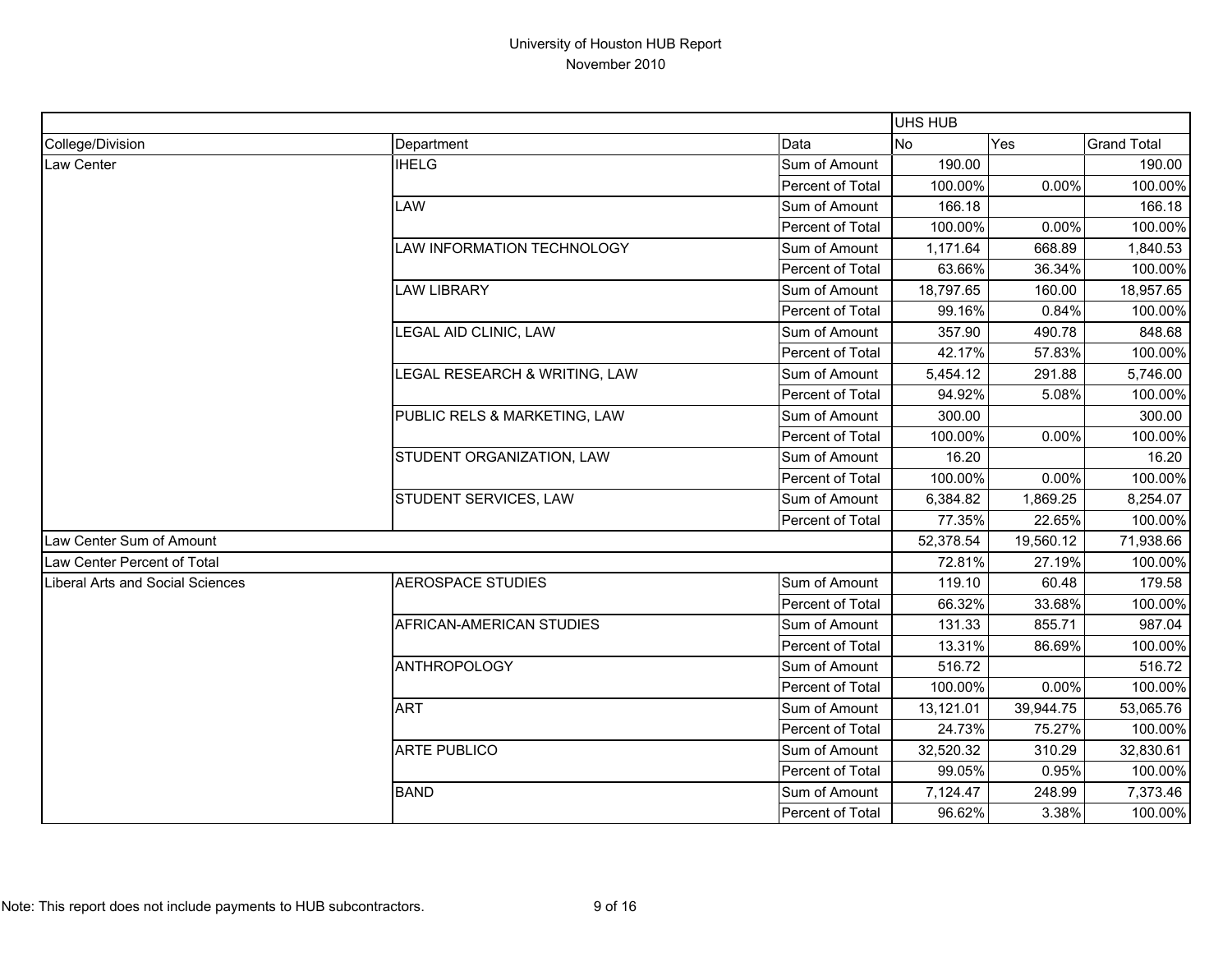|                                         |                                  |                  | <b>UHS HUB</b> |          |                    |
|-----------------------------------------|----------------------------------|------------------|----------------|----------|--------------------|
| College/Division                        | Department                       | Data             | No.            | Yes      | <b>Grand Total</b> |
| <b>Liberal Arts and Social Sciences</b> | <b>BLAFFER GALLERY</b>           | Sum of Amount    | 5,034.70       | 349.23   | 5,383.93           |
|                                         |                                  | Percent of Total | 93.51%         | 6.49%    | 100.00%            |
|                                         | CENTER FOR PUBLIC HISTORY        | Sum of Amount    | 357.28         | 13.59    | 370.87             |
|                                         |                                  | Percent of Total | 96.34%         | 3.66%    | 100.00%            |
|                                         | CENTER FOR PUBLIC POLICY         | Sum of Amount    | 13,371.82      | 126.62   | 13,498.44          |
|                                         |                                  | Percent of Total | 99.06%         | 0.94%    | 100.00%            |
|                                         | <b>COMMUNICATION</b>             | Sum of Amount    | 2,367.24       | 4,099.52 | 6,466.76           |
|                                         |                                  | Percent of Total | 36.61%         | 63.39%   | 100.00%            |
|                                         | <b>COMMUNICATIONS DISORDERS</b>  | Sum of Amount    | 6,618.49       | 465.95   | 7,084.44           |
|                                         |                                  | Percent of Total | 93.42%         | 6.58%    | 100.00%            |
|                                         | <b>CWMCA CENTER FOR THE ARTS</b> | Sum of Amount    | 15,925.51      | 4,275.99 | 20,201.50          |
|                                         |                                  | Percent of Total | 78.83%         | 21.17%   | 100.00%            |
|                                         | DEAN, LIBERAL ARTS & SOC SCI     | Sum of Amount    | 12,599.65      | 9,464.66 | 22,064.31          |
|                                         |                                  | Percent of Total | 57.10%         | 42.90%   | 100.00%            |
|                                         | <b>ECONOMICS</b>                 | Sum of Amount    | 34,797.01      | 796.14   | 35,593.15          |
|                                         |                                  | Percent of Total | 97.76%         | 2.24%    | 100.00%            |
|                                         | <b>ENGLISH</b>                   | Sum of Amount    | 11,131.37      | 8,731.20 | 19,862.57          |
|                                         |                                  | Percent of Total | 56.04%         | 43.96%   | 100.00%            |
|                                         | HEALTH AND HUMAN PERFORMANCE     | Sum of Amount    | 36,546.74      | 715.63   | 37,262.37          |
|                                         |                                  | Percent of Total | 98.08%         | 1.92%    | 100.00%            |
|                                         | <b>HISPANIC STUDIES</b>          | Sum of Amount    | 10.310.90      | 591.92   | 10,902.82          |
|                                         |                                  | Percent of Total | 94.57%         | 5.43%    | 100.00%            |
|                                         | <b>HISTORY</b>                   | Sum of Amount    | 4,696.24       | 770.29   | 5,466.53           |
|                                         |                                  | Percent of Total | 85.91%         | 14.09%   | 100.00%            |
|                                         | <b>LIBERAL STUDIES</b>           | Sum of Amount    |                | 232.57   | 232.57             |
|                                         |                                  | Percent of Total | 0.00%          | 100.00%  | 100.00%            |
|                                         | <b>MEXICAN-AMERICAN STUDIES</b>  | Sum of Amount    | 7,570.72       | 1,828.40 | 9,399.12           |
|                                         |                                  | Percent of Total | 80.55%         | 19.45%   | 100.00%            |
|                                         | MILITARY SCIENCE                 | Sum of Amount    | 103.62         |          | 103.62             |
|                                         |                                  | Percent of Total | 100.00%        | 0.00%    | 100.00%            |
|                                         | MODERN AND CLASSICAL LANGUAGES   | Sum of Amount    | 1,726.74       | 427.11   | 2,153.85           |
|                                         |                                  | Percent of Total | 80.17%         | 19.83%   | 100.00%            |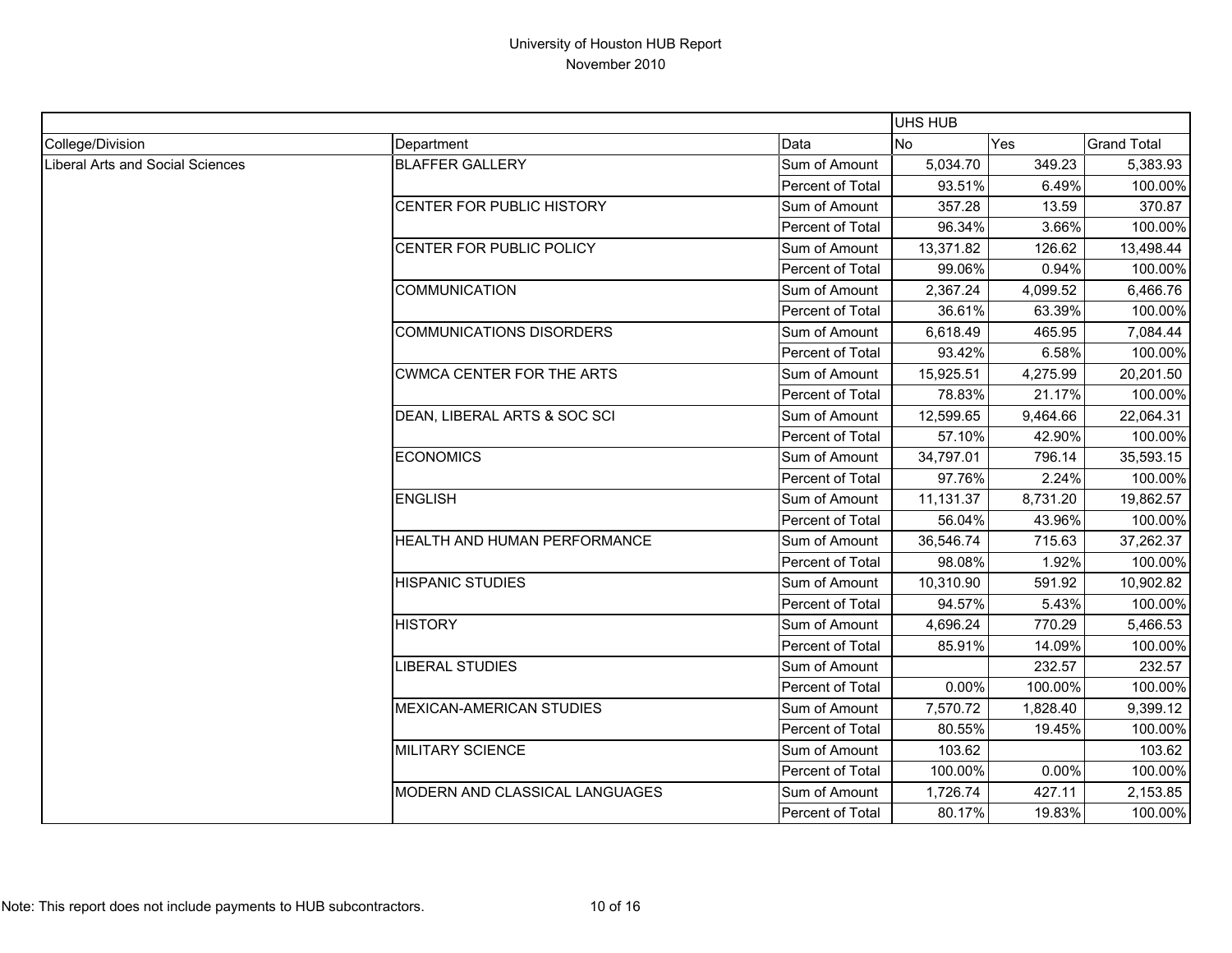|                                                   |                                        |                         | <b>UHS HUB</b> |           |                    |
|---------------------------------------------------|----------------------------------------|-------------------------|----------------|-----------|--------------------|
| College/Division                                  | Department                             | Data                    | <b>No</b>      | Yes       | <b>Grand Total</b> |
| <b>Liberal Arts and Social Sciences</b>           | <b>MUSIC</b>                           | Sum of Amount           | 37,301.00      | 6,429.91  | 43,730.91          |
|                                                   |                                        | Percent of Total        | 85.30%         | 14.70%    | 100.00%            |
|                                                   | PHILOSOPHY                             | Sum of Amount           | 417.52         | 67.47     | 484.99             |
|                                                   |                                        | Percent of Total        | 86.09%         | 13.91%    | 100.00%            |
|                                                   | POLITICAL SCIENCE                      | Sum of Amount           | 7,205.89       | 4,415.50  | 11,621.39          |
|                                                   |                                        | Percent of Total        | 62.01%         | 37.99%    | 100.00%            |
|                                                   | <b>PSYCHOLOGY</b>                      | Sum of Amount           | 12,360.86      | 4,400.68  | 16,761.54          |
|                                                   |                                        | <b>Percent of Total</b> | 73.75%         | 26.25%    | 100.00%            |
|                                                   | PUBLIC ADMINISTRATION PROGRAM          | Sum of Amount           | 84.91          |           | 84.91              |
|                                                   |                                        | Percent of Total        | 100.00%        | 0.00%     | 100.00%            |
|                                                   | <b>RELIGIOUS STUDIES</b>               | Sum of Amount           | 108.00         | 81.66     | 189.66             |
|                                                   |                                        | <b>Percent of Total</b> | 56.94%         | 43.06%    | 100.00%            |
|                                                   | SOCIOLOGY                              | Sum of Amount           | 176.00         | 1,207.14  | 1,383.14           |
|                                                   |                                        | Percent of Total        | 12.72%         | 87.28%    | 100.00%            |
|                                                   | <b>THEATRE</b>                         | Sum of Amount           | 10,269.43      | 3,253.02  | 13,522.45          |
|                                                   |                                        | Percent of Total        | 75.94%         | 24.06%    | 100.00%            |
|                                                   | WOMEN'S, GENDER, AND SEXUALITY STUDIES | Sum of Amount           | 2,682.04       | 164.82    | 2,846.86           |
|                                                   |                                        | Percent of Total        | 94.21%         | 5.79%     | 100.00%            |
|                                                   | <b>WRITING CENTER</b>                  | Sum of Amount           | 1,842.42       | 169.53    | 2,011.95           |
|                                                   |                                        | Percent of Total        | 91.57%         | 8.43%     | 100.00%            |
| Liberal Arts and Social Sciences Sum of Amount    |                                        |                         | 289,139.05     | 94,498.77 | 383,637.82         |
| Liberal Arts and Social Sciences Percent of Total |                                        |                         | 75.37%         | 24.63%    | 100.00%            |
| Library                                           | UNIVERSITY LIBRARIES                   | Sum of Amount           | 431,299.84     | 33,905.57 | 465,205.41         |
|                                                   |                                        | Percent of Total        | 92.71%         | 7.29%     | 100.00%            |
| Library Sum of Amount                             |                                        |                         | 431,299.84     | 33,905.57 | 465,205.41         |
| Library Percent of Total                          |                                        |                         | 92.71%         | 7.29%     | 100.00%            |
| <b>Natural Science and Mathematics</b>            | <b>BIOLOGY &amp; BIOCHEMISTRY</b>      | Sum of Amount           | 73,280.01      | 9,895.66  | 83,175.67          |
|                                                   |                                        | Percent of Total        | 88.10%         | 11.90%    | 100.00%            |
|                                                   | <b>CAGE INSTITUTE</b>                  | Sum of Amount           | 478.82         |           | 478.82             |
|                                                   |                                        | Percent of Total        | 100.00%        | 0.00%     | 100.00%            |
|                                                   | <b>CHEMISTRY</b>                       | Sum of Amount           | 129,524.06     | 13,296.16 | 142,820.22         |
|                                                   |                                        | Percent of Total        | 90.69%         | 9.31%     | 100.00%            |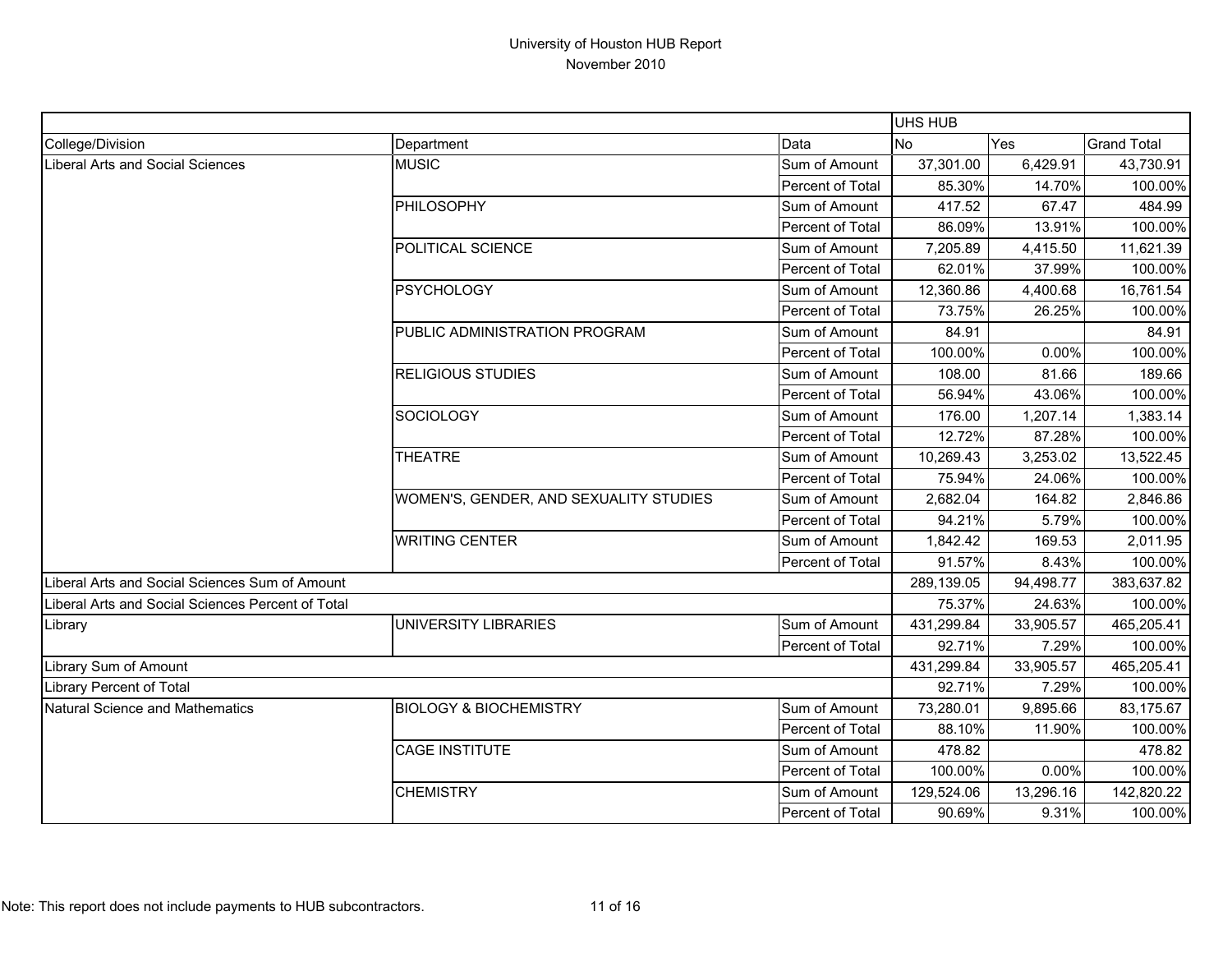|                                                  |                                                       |                         | UHS HUB        |           |                    |
|--------------------------------------------------|-------------------------------------------------------|-------------------------|----------------|-----------|--------------------|
| College/Division                                 | Department                                            | Data                    | N <sub>o</sub> | Yes       | <b>Grand Total</b> |
| Natural Science and Mathematics                  | <b>COMPUTER SCIENCE</b>                               | Sum of Amount           | 28,558.18      | 1,941.04  | 30,499.22          |
|                                                  |                                                       | Percent of Total        | 93.64%         | 6.36%     | 100.00%            |
|                                                  | <b>CTR FOR NUCLEAR RECEPTORS &amp; CELL SIGNALING</b> | Sum of Amount           | 43,741.26      | 4,488.78  | 48,230.04          |
|                                                  |                                                       | Percent of Total        | 90.69%         | 9.31%     | 100.00%            |
|                                                  | DEAN, NATURAL SCIENCE & MATHE                         | Sum of Amount           | 7,059.10       | 2,435.23  | 9,494.33           |
|                                                  |                                                       | Percent of Total        | 74.35%         | 25.65%    | 100.00%            |
|                                                  | EARTH AND ATMOSPHERIC SCIENCES                        | Sum of Amount           | 59,533.88      | 6,147.74  | 65,681.62          |
|                                                  |                                                       | Percent of Total        | 90.64%         | 9.36%     | 100.00%            |
|                                                  | <b>IMAQS</b>                                          | Sum of Amount           | 7,410.93       |           | 7,410.93           |
|                                                  |                                                       | Percent of Total        | 100.00%        | 0.00%     | 100.00%            |
|                                                  | <b>MATHEMATICS</b>                                    | Sum of Amount           | 17,738.68      | 3,797.45  | 21,536.13          |
|                                                  |                                                       | Percent of Total        | 82.37%         | 17.63%    | 100.00%            |
|                                                  | <b>PHYSICS</b>                                        | Sum of Amount           | 36,823.03      | 6,432.50  | 43,255.53          |
|                                                  |                                                       | Percent of Total        | 85.13%         | 14.87%    | 100.00%            |
| Natural Science and Mathematics Sum of Amount    |                                                       |                         | 404,147.95     | 48,434.56 | 452,582.51         |
| Natural Science and Mathematics Percent of Total |                                                       |                         | 89.30%         | 10.70%    | 100.00%            |
| Optometry                                        | <b>DEAN, OPTOMETRY</b>                                | Sum of Amount           | 30,682.43      | 8,838.07  | 39,520.50          |
|                                                  |                                                       | Percent of Total        | 77.64%         | 22.36%    | 100.00%            |
|                                                  | OPT VISION SCIENCES                                   | Sum of Amount           | 26,352.75      | 3,771.22  | 30,123.97          |
|                                                  |                                                       | Percent of Total        | 87.48%         | 12.52%    | 100.00%            |
|                                                  | OPTOMETRY CLINIC                                      | Sum of Amount           | 19,920.06      | 9,510.04  | 29,430.10          |
|                                                  |                                                       | Percent of Total        | 67.69%         | 32.31%    | 100.00%            |
| Optometry Sum of Amount                          |                                                       |                         | 76,955.24      | 22,119.33 | 99,074.57          |
| Optometry Percent of Total                       |                                                       |                         | 77.67%         | 22.33%    | 100.00%            |
| Pharmacy                                         | <b>CLINICAL PHARMACY &amp; ADMINISTRA</b>             | Sum of Amount           | 23,247.85      | 2,345.42  | 25,593.27          |
|                                                  |                                                       | <b>Percent of Total</b> | 90.84%         | 9.16%     | 100.00%            |
|                                                  | <b>DEAN, PHARMACY</b>                                 | Sum of Amount           | 38,319.43      | 3,952.52  | 42,271.95          |
|                                                  |                                                       | Percent of Total        | 90.65%         | 9.35%     | 100.00%            |
|                                                  | PHARMACOLOGICAL & PHARMACEUTIC                        | Sum of Amount           | 61,043.84      | 1,978.20  | 63,022.04          |
|                                                  |                                                       | Percent of Total        | 96.86%         | 3.14%     | 100.00%            |
| Pharmacy Sum of Amount                           |                                                       |                         | 122,611.12     | 8,276.14  | 130,887.26         |
| Pharmacy Percent of Total                        |                                                       |                         | 93.68%         | 6.32%     | 100.00%            |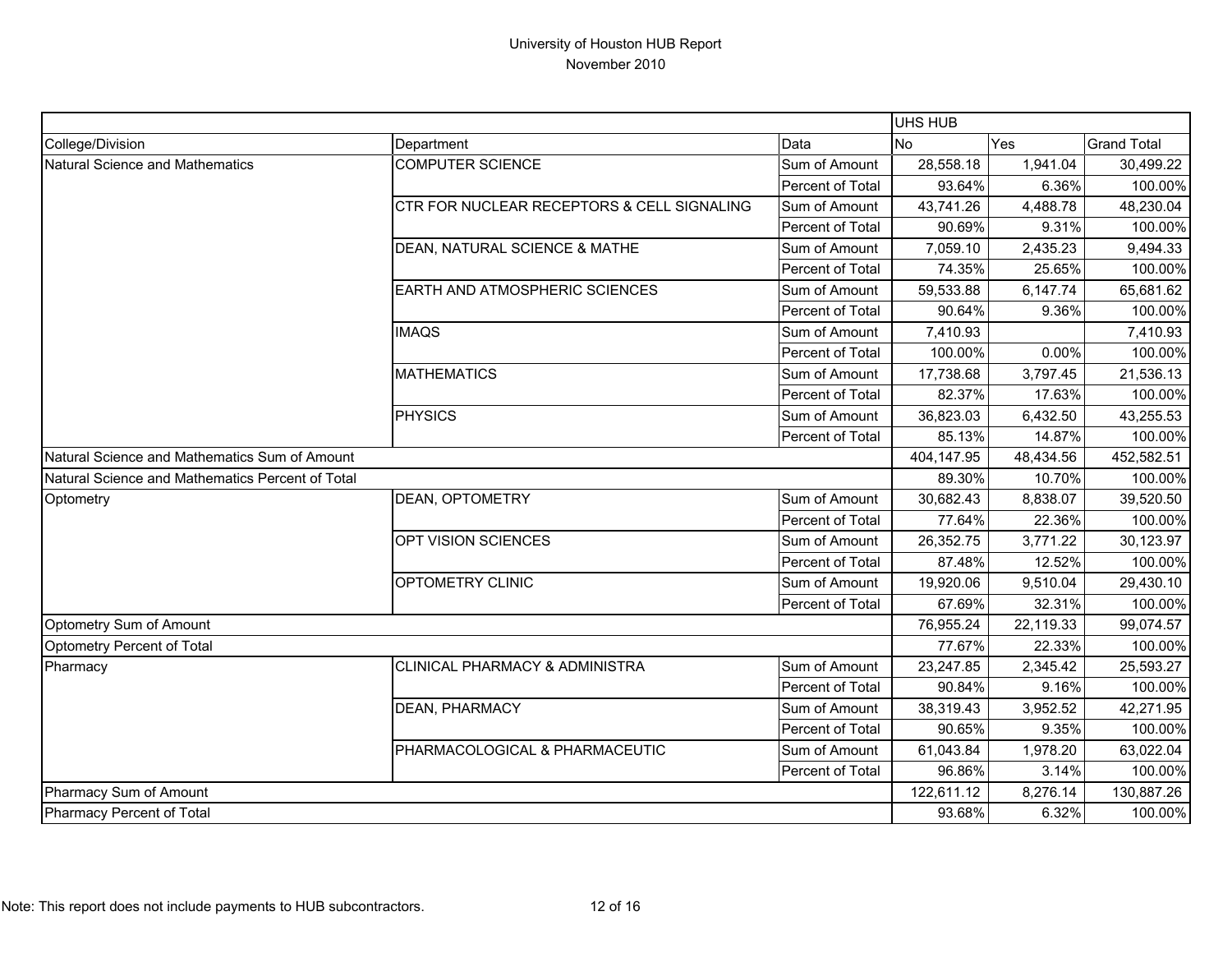|                  |                                         |                         | <b>UHS HUB</b> |          |                    |
|------------------|-----------------------------------------|-------------------------|----------------|----------|--------------------|
| College/Division | Department                              | Data                    | N <sub>O</sub> | Yes      | <b>Grand Total</b> |
| Research         | ANIMAL CARE OPERATIONS                  | Sum of Amount           | 16,115.69      | 3,526.44 | 19,642.13          |
|                  |                                         | Percent of Total        | 82.05%         | 17.95%   | 100.00%            |
|                  | CENTER FOR ADVANCED MATERIALS           | Sum of Amount           | 1,993.18       |          | 1,993.18           |
|                  |                                         | Percent of Total        | 100.00%        | 0.00%    | 100.00%            |
|                  | CENTER FOR MATERIALS CHEMISTRY          | Sum of Amount           | 8.90           |          | 8.90               |
|                  |                                         | Percent of Total        | 100.00%        | 0.00%    | 100.00%            |
|                  | CTR NEURO AND BIOMECH RESEARCH          | Sum of Amount           | 10,568.60      | 79.00    | 10,647.60          |
|                  |                                         | Percent of Total        | 99.26%         | 0.74%    | 100.00%            |
|                  | <b>GRANTS AND CONTRACTS</b>             | Sum of Amount           | 429.25         | 89.09    | 518.34             |
|                  |                                         | Percent of Total        | 82.81%         | 17.19%   | 100.00%            |
|                  | <b>HOUSTON COASTAL CENTER</b>           | Sum of Amount           | 470.58         |          | 470.58             |
|                  |                                         | Percent of Total        | 100.00%        | 0.00%    | 100.00%            |
|                  | INSTITUTE FOR MOLECULAR DESIGN          | Sum of Amount           | 405.84         |          | 405.84             |
|                  |                                         | Percent of Total        | 100.00%        | $0.00\%$ | 100.00%            |
|                  | <b>INSTITUTE FOR NANOENERGY</b>         | Sum of Amount           | 625.05         |          | 625.05             |
|                  |                                         | Percent of Total        | 100.00%        | 0.00%    | 100.00%            |
|                  | OFFICE OF TECHNOLOGY MANAGEMENT         | Sum of Amount           | 31,291.22      | 631.08   | 31,922.30          |
|                  |                                         | <b>Percent of Total</b> | 98.02%         | 1.98%    | 100.00%            |
|                  | <b>RESEARCH DIVISION OFFICE</b>         | Sum of Amount           | 2,812.78       | 2,530.08 | 5,342.86           |
|                  |                                         | Percent of Total        | 52.65%         | 47.35%   | 100.00%            |
|                  | RESEARCH FINANCIAL SERVICES             | Sum of Amount           | 567.86         |          | 567.86             |
|                  |                                         | Percent of Total        | 100.00%        | 0.00%    | 100.00%            |
|                  | RESEARCH INFORMATION CENTER             | Sum of Amount           | 739.97         | 8.98     | 748.95             |
|                  |                                         | Percent of Total        | 98.80%         | 1.20%    | 100.00%            |
|                  | RESEARCH POLICIES/COMPLIANCE/COMMITTEES | Sum of Amount           | 201.04         | 595.51   | 796.55             |
|                  |                                         | Percent of Total        | 25.24%         | 74.76%   | 100.00%            |
|                  | SUPER CONDUCT & ADV MATERIALS           | Sum of Amount           | 54.99          | 159.00   | 213.99             |
|                  |                                         | Percent of Total        | 25.70%         | 74.30%   | 100.00%            |
|                  | <b>TIMES</b>                            | Sum of Amount           | 9,676.43       | 6,576.17 | 16,252.60          |
|                  |                                         | Percent of Total        | 59.54%         | 40.46%   | 100.00%            |
|                  | TX CTR SUPERCONDUCTIVITY AT UH          | Sum of Amount           | 89,808.48      | 2,722.78 | 92,531.26          |
|                  |                                         | Percent of Total        | 97.06%         | 2.94%    | 100.00%            |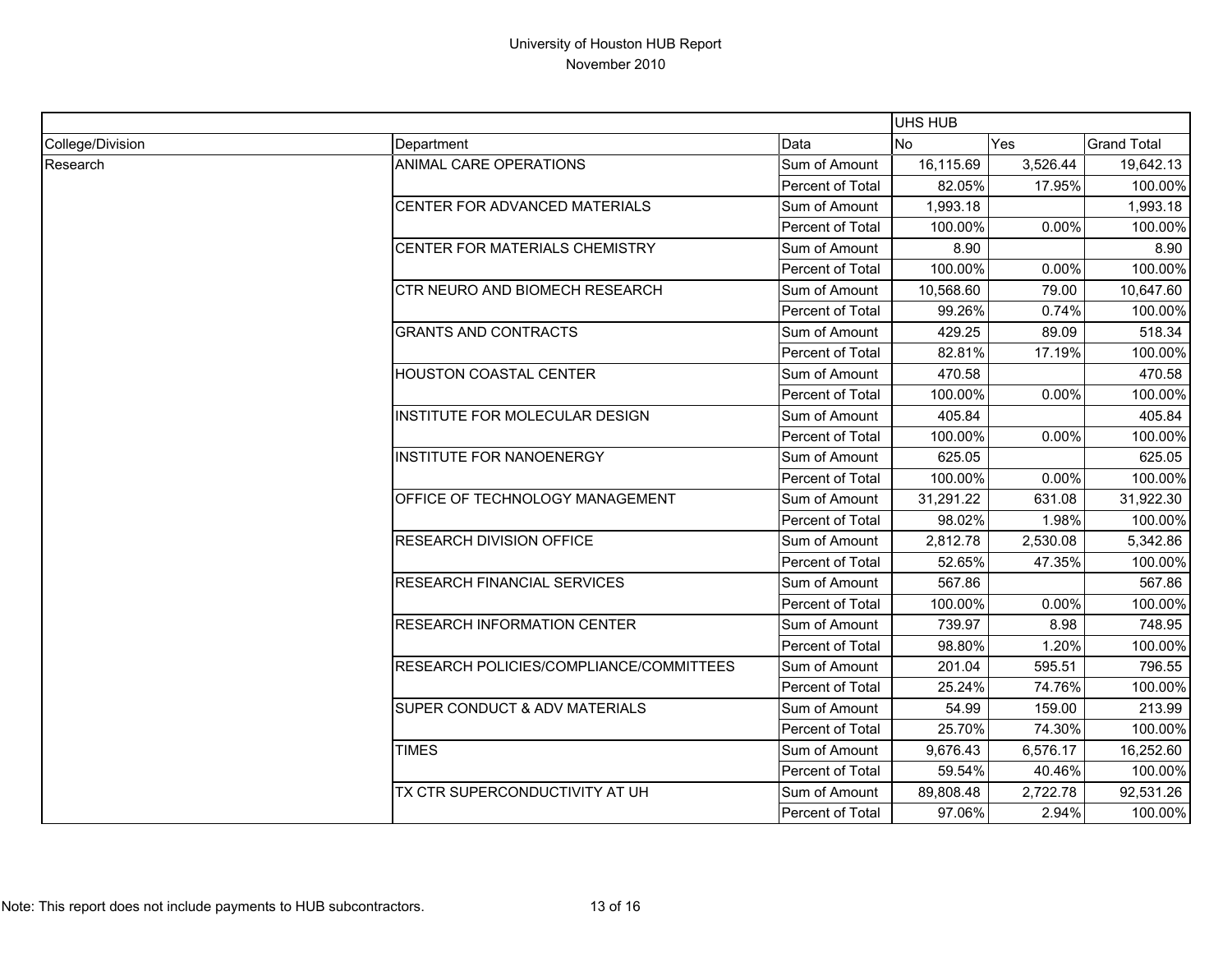|                                  |                                       |                         | <b>UHS HUB</b> |           |                    |  |
|----------------------------------|---------------------------------------|-------------------------|----------------|-----------|--------------------|--|
| College/Division                 | Department                            | Data                    | <b>No</b>      | Yes       | <b>Grand Total</b> |  |
| Research                         | TX LEARNING/COMPUTATIONAL CTR         | Sum of Amount           | 132,834.88     | 39,920.37 | 172,755.25         |  |
|                                  |                                       | Percent of Total        | 76.89%         | 23.11%    | 100.00%            |  |
|                                  | TX OBESITY RESEARCH CENTER            | Sum of Amount           | 1,124.69       |           | 1,124.69           |  |
|                                  |                                       | Percent of Total        | 100.00%        | 0.00%     | 100.00%            |  |
| Research Sum of Amount           |                                       |                         | 299,729.43     | 56,838.50 | 356,567.93         |  |
| <b>Research Percent of Total</b> |                                       |                         | 84.06%         | 15.94%    | 100.00%            |  |
| <b>Student Affairs</b>           | <b>CAMPUS ACTIVITIES</b>              | Sum of Amount           | 8,023.37       | 1,684.82  | 9,708.19           |  |
|                                  |                                       | Percent of Total        | 82.65%         | 17.35%    | 100.00%            |  |
|                                  | <b>CAMPUS RECREATION</b>              | Sum of Amount           | 39,966.29      | 12,634.43 | 52,600.72          |  |
|                                  |                                       | Percent of Total        | 75.98%         | 24.02%    | 100.00%            |  |
|                                  | CENTER FOR STUDENTS W/DISABILITIES    | Sum of Amount           | 78,130.00      | 436.55    | 78,566.55          |  |
|                                  |                                       | Percent of Total        | 99.44%         | 0.56%     | 100.00%            |  |
|                                  | CHILD CARE CENTER                     | Sum of Amount           | 44,954.28      | 2,471.48  | 47,425.76          |  |
|                                  |                                       | Percent of Total        | 94.79%         | 5.21%     | 100.00%            |  |
|                                  | COUNSELING AND PSYCH SVCS             | Sum of Amount           | 2,085.22       | 1,400.80  | 3,486.02           |  |
|                                  |                                       | Percent of Total        | 59.82%         | 40.18%    | 100.00%            |  |
|                                  | <b>CTR FOR LEADERSHIP &amp; FSL</b>   | Sum of Amount           | 365.74         |           | 365.74             |  |
|                                  |                                       | Percent of Total        | 100.00%        | 0.00%     | 100.00%            |  |
|                                  | <b>DEAN OF STUDENTS</b>               | Sum of Amount           | 2,846.49       | 435.86    | 3,282.35           |  |
|                                  |                                       | Percent of Total        | 86.72%         | 13.28%    | 100.00%            |  |
|                                  | INT'L STUDENT & SCHOLAR SERVICES      | Sum of Amount           | 555.04         |           | 555.04             |  |
|                                  |                                       | <b>Percent of Total</b> | 100.00%        | 0.00%     | 100.00%            |  |
|                                  | LEARNING AND ASSESSMENT SVCS          | Sum of Amount           | 475.63         | 2,814.72  | 3,290.35           |  |
|                                  |                                       | Percent of Total        | 14.46%         | 85.54%    | 100.00%            |  |
|                                  | LEARNING SUPPORT SERVICES             | Sum of Amount           | 707.07         | 325.08    | 1,032.15           |  |
|                                  |                                       | Percent of Total        | 68.50%         | 31.50%    | 100.00%            |  |
|                                  | <b>RELIGION CENTER</b>                | Sum of Amount           | 329.92         |           | 329.92             |  |
|                                  |                                       | Percent of Total        | 100.00%        | $0.00\%$  | 100.00%            |  |
|                                  | <b>RESIDENTIAL LIFE &amp; HOUSING</b> | Sum of Amount           | 141,957.99     | 51,112.43 | 193,070.42         |  |
|                                  |                                       | Percent of Total        | 73.53%         | 26.47%    | 100.00%            |  |
|                                  | <b>STUDENT AFFAIRS</b>                | Sum of Amount           | 3,690.48       | 3,141.73  | 6,832.21           |  |
|                                  |                                       | Percent of Total        | 54.02%         | 45.98%    | 100.00%            |  |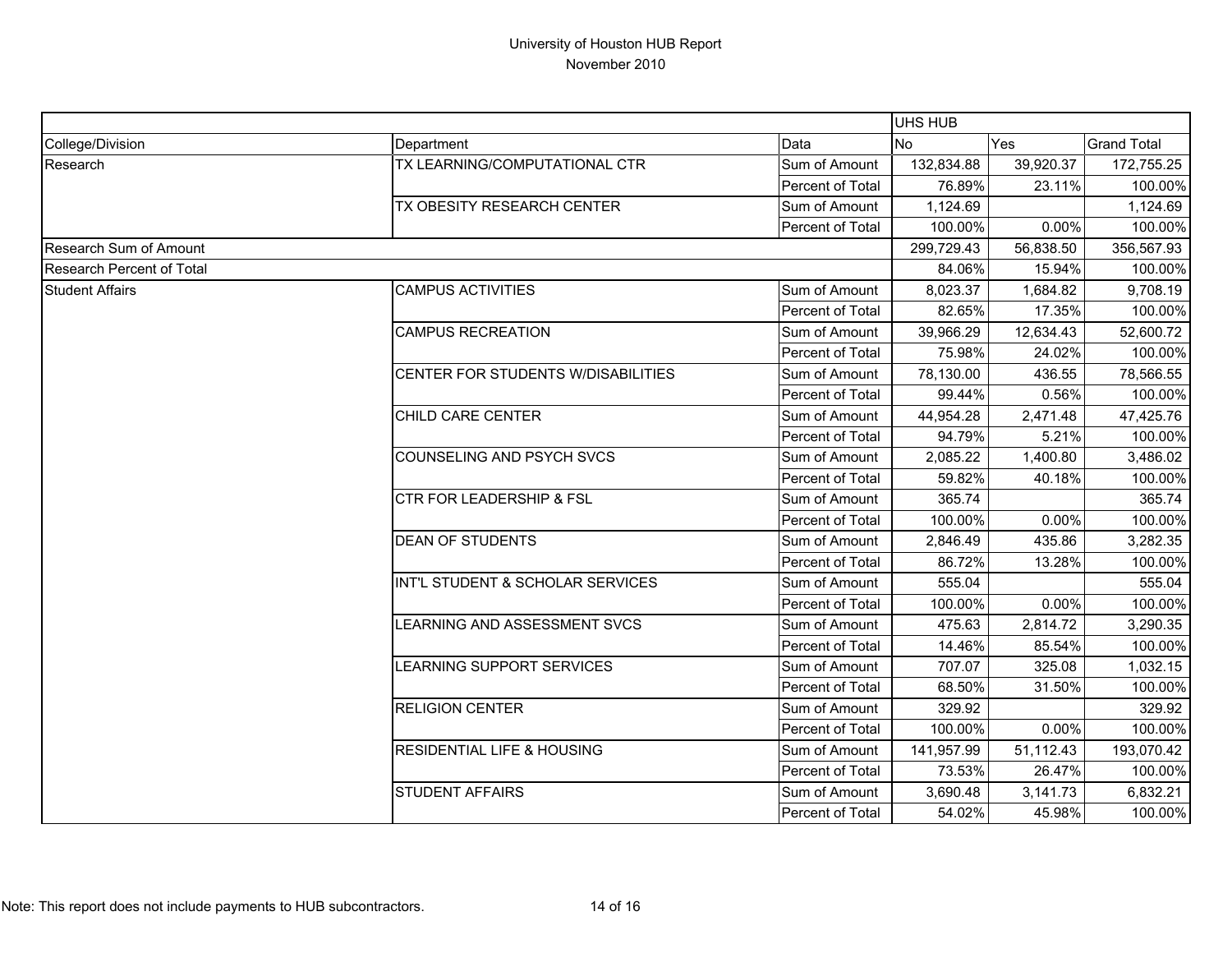|                                         |                                |                         | UHS HUB    |            |                    |
|-----------------------------------------|--------------------------------|-------------------------|------------|------------|--------------------|
| College/Division                        | Department                     | Data                    | <b>No</b>  | Yes        | <b>Grand Total</b> |
| <b>Student Affairs</b>                  | <b>STUDENT HEALTH CENTER</b>   | Sum of Amount           | 56,521.96  | 27,138.60  | 83,660.56          |
|                                         |                                | Percent of Total        | 67.56%     | 32.44%     | 100.00%            |
|                                         | <b>STUDENT PHARMACY</b>        | Sum of Amount           | 275.21     |            | 275.21             |
|                                         |                                | Percent of Total        | 100.00%    | 0.00%      | 100.00%            |
|                                         | <b>STUDENT PUBLICATIONS</b>    | Sum of Amount           | 1,547.85   | 168.40     | 1,716.25           |
|                                         |                                | Percent of Total        | 90.19%     | 9.81%      | 100.00%            |
|                                         | UNIVERSITY CAREER SERVICES     | Sum of Amount           | 99.73      | 173.51     | 273.24             |
|                                         |                                | Percent of Total        | 36.50%     | 63.50%     | 100.00%            |
|                                         | UNIVERSITY CENTER              | Sum of Amount           | 57,333.60  | 4,353.38   | 61,686.98          |
|                                         |                                | Percent of Total        | 92.94%     | 7.06%      | 100.00%            |
|                                         | UNIVERSITY TESTING SERVICES    | Sum of Amount           | 32,605.02  | 6,856.18   | 39,461.20          |
|                                         |                                | <b>Percent of Total</b> | 82.63%     | 17.37%     | 100.00%            |
|                                         | <b>URBAN EXPERIENCE VPSA</b>   | Sum of Amount           | 91.16      | 266.77     | 357.93             |
|                                         |                                | Percent of Total        | 25.47%     | 74.53%     | 100.00%            |
|                                         | <b>VETERAN SERVICES</b>        | Sum of Amount           | 25.99      |            | 25.99              |
|                                         |                                | <b>Percent of Total</b> | 100.00%    | 0.00%      | 100.00%            |
| <b>Student Affairs Sum of Amount</b>    |                                | 472,588.04              | 115,414.74 | 588,002.78 |                    |
| <b>Student Affairs Percent of Total</b> |                                |                         | 80.37%     | 19.63%     | 100.00%            |
| Technology                              | CENTER FOR APPLIED TECHNOLOGY  | Sum of Amount           | 5,543.20   |            | 5,543.20           |
|                                         |                                | Percent of Total        | 100.00%    | 0.00%      | 100.00%            |
|                                         | CENTER FOR FUTURE OF HEALTH    | Sum of Amount           | 137.63     |            | 137.63             |
|                                         |                                | Percent of Total        | 100.00%    | 0.00%      | 100.00%            |
|                                         | CENTER FOR TECHNOLOGY LITERACY | Sum of Amount           | 2,173.75   |            | 2,173.75           |
|                                         |                                | Percent of Total        | 100.00%    | 0.00%      | 100.00%            |
|                                         | <b>CONSTRUCTION MANAGEMENT</b> | Sum of Amount           | 1,286.04   |            | 1,286.04           |
|                                         |                                | Percent of Total        | 100.00%    | 0.00%      | 100.00%            |
|                                         | <b>DEAN, TECHNOLOGY</b>        | Sum of Amount           | 20,153.45  | 61,668.17  | 81,821.62          |
|                                         |                                | Percent of Total        | 24.63%     | 75.37%     | 100.00%            |
|                                         | <b>ENGINEERING TECHNOLOGY</b>  | Sum of Amount           | 15,395.79  | 6,543.98   | 21,939.77          |
|                                         |                                | Percent of Total        | 70.17%     | 29.83%     | 100.00%            |
|                                         | HUMAN DEVELOP AND CONSUMER SCI | Sum of Amount           | 662.01     | 1,253.07   | 1,915.08           |
|                                         |                                | Percent of Total        | 34.57%     | 65.43%     | 100.00%            |